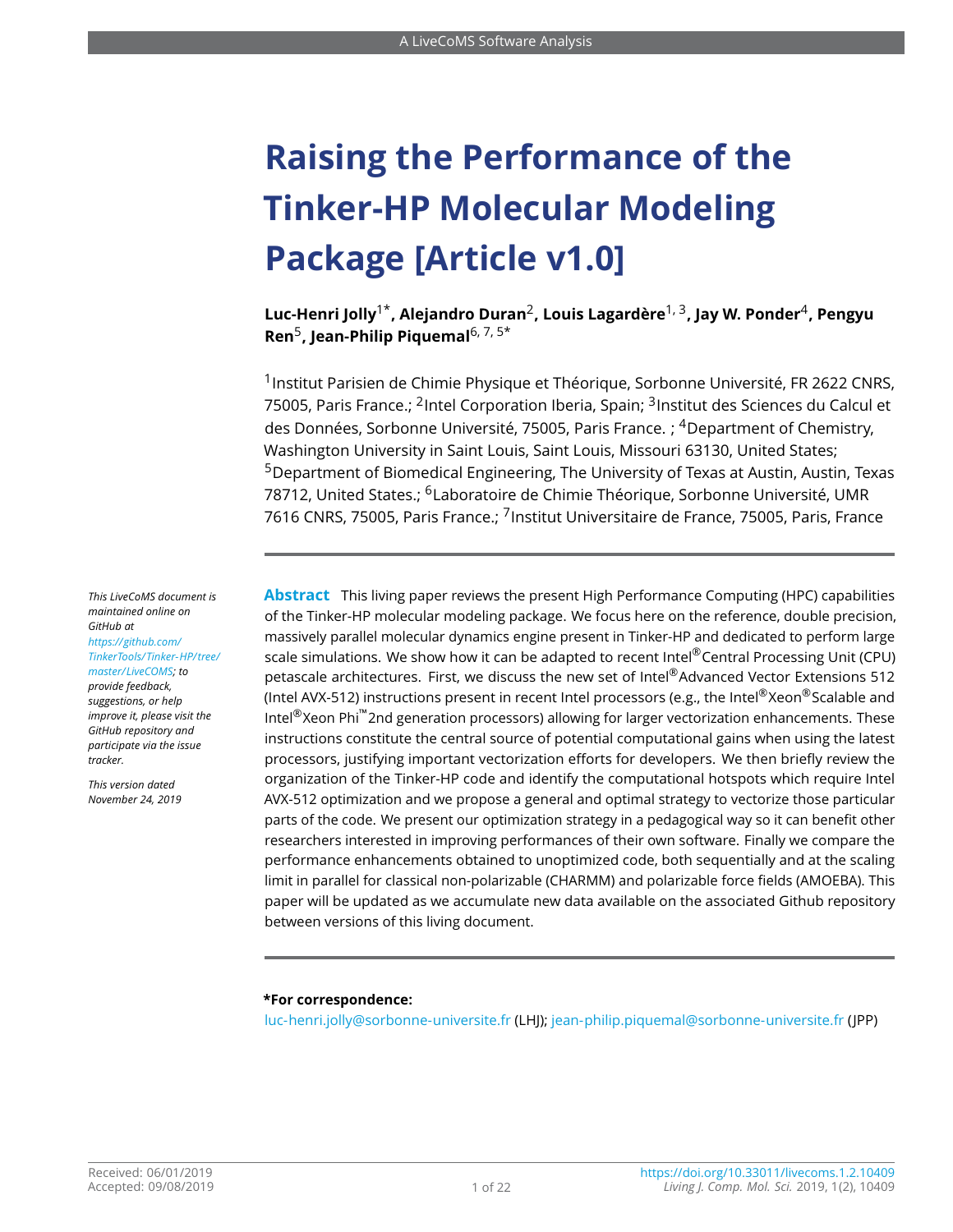## **1 Introduction**

Tinker-HP is a massively MPI parallel package dedicated to classical molecular dynamics (MD) and to multiscale simulations, especially using advanced polarizable force fields (PFF) encompassing distributed multipoles electrostatics[\[1\]](#page-17-0). It is an evolution of the popular Tinker package code [\[2\]](#page-18-0) which conserves Tinker's simplicity of use and its developer-friendliness, allowing for the rapid development of new algorithms. Tinker-HP offers the possibility to perform large scale simulations while retaining the Tinker reference double precision implementation dedicated to CPU-based (Central Processing Unit) petascale architectures. The parallel scalability of the software is demonstrated via benchmark calculations. Overall, a several thousand-fold acceleration over a single-core computation is observed for the largest molecular systems, thus allowing long reference polarizable MD simulations on large molecular systems containing up to millions of atoms.

Despite this strong acceleration, and due to the development model of the Tinker software suite (now version 8 [\[2\]](#page-18-0)), which favours new scientific development over optimization, no attempt has previoustly been made to adapt the Tinker-HP code to a particular CPU architecture. Each execution of the existing code took little or no advantage of the underlying capabilities of the CPU it was running on. The deployment of numerous processors with SIMD (Single Instruction/Multiple Data) capabilities that in principle allow substantial speedups leads us to address this issue. The existence of strong vector capabilities on modern Intel®architectures, and particularly the Intel®Advanced Vector Extensions 512 (Intel AVX-512) on Intel® Xeon® Scalable and Intel Xeon® Phi™ processors, combined with the excellent support from the Intel® Fortran Compiler, motivates us to change the overall design of the code, while trying to keep its simplicity and readability. The goal of this paper is two-fold. First, it provides a comprehensive living review dedicated to the capabilities and performance of Tinker-HP's main production methods (i.e. force fields) on Intel's architectures. Second, it is organized to present in a pedagogical fashion our code optimization efforts, outlining an optimal strategy for vectorization of Tinker-HP. Although there have been theoretical discussions of AVX-512 vectorization[\[3\]](#page-18-1). and a description of the effective vectorization of a Quantum Monte-Carlo production code[\[4\]](#page-18-2), such practical examples are rarely documented and we think our experience could prove useful to other software developers.

The present version of the paper is organized as follows. After reviewing the specificities of the latest Intel Xeon Scalable Processors (code-named Skylake) and particularly their Intel AVX-512 vector instruction set, we present the general structure of the most CPU intensive Fortran subroutines in Tinker-HP, show their performance hotspots and propose a

general strategy to vectorize the code within the Intel AVX-512 instruction set. We then give concrete examples of the vectorization process. Performance comparisons between the current Tinker-HP release and the vectorized version is then made, first for execution on a single core, to show brute force acceleration of the code, and then in the context of a realistic parallel execution (with up to 16 000 cores). Finally, extended benchmarks on meaningful systems are provided with the AMOEBA polarizable force field [\[5](#page-18-3)-7] and also using an initial implementation of classical force fields such as CHARMM [\[8\]](#page-18-5), to illustrate what can be achieved with a typical non-polarizable force field (AMBER,[\[9\]](#page-18-6) OPLS-AA[\[10\]](#page-18-7) etc...).

## **2 Intel Xeon Scalable processors**

We are using in our study a system with a CPU from the Intel Xeon Scalable processor family (code-named Skylake). These processors feature up to 28 cores per processor with two hyperthreads per core for a total of up to 56 threads per processor. A new mesh interconnect reduces the latency of communication within cores and controllers in the processor. Each core is capable of issuing up to four instructions per cycle, out-of-order. Up to two of these can be Intel AVX-512 instructions[\[11\]](#page-18-8). The Intel AVX-512 instruction set is a 512-bit SIMD instruction set that allows performing computations with a single instruction using SIMD registers that contain eight double-precision (DP) or sixteen single-precision (SP) floating-point values, as well as a variety of integer data sizes. The Intel AVX-512 instruction set also supports unaligned loads, fused-multiply and add, vector masking, shuffle and permutation instructions, histogram support, and hardwareaccelerated transcendentals. Using all available cores and SIMD units is key to unlocking the full potential performance of these processors.

A significant change from its predecessor, the Intel Xeon processor v4, is the reorganization of the cache hierarchy to better balance the cache usage for server workloads. To achieve this, the L2 cache has increased in size to 1MB. The last level cache (LLC) has been reduced in size (up to 38.5 MBs), but it is now a non-inclusive cache (meaning that data is not evicted from caches closer to the cores when evicted from the LLC).

The Intel Xeon Scalable processors provide two memory controllers with three memory channels each that support DDR4 memory at up to 2600 MHz. This provides up to 123 GB/s of bandwidth to main memory for each socket. Three Intel®Ultra Path Interconnect links, each providing 10.4 GT/s, allow multiple processors to communicate to create bigger systems (e.g, dual-socket systems).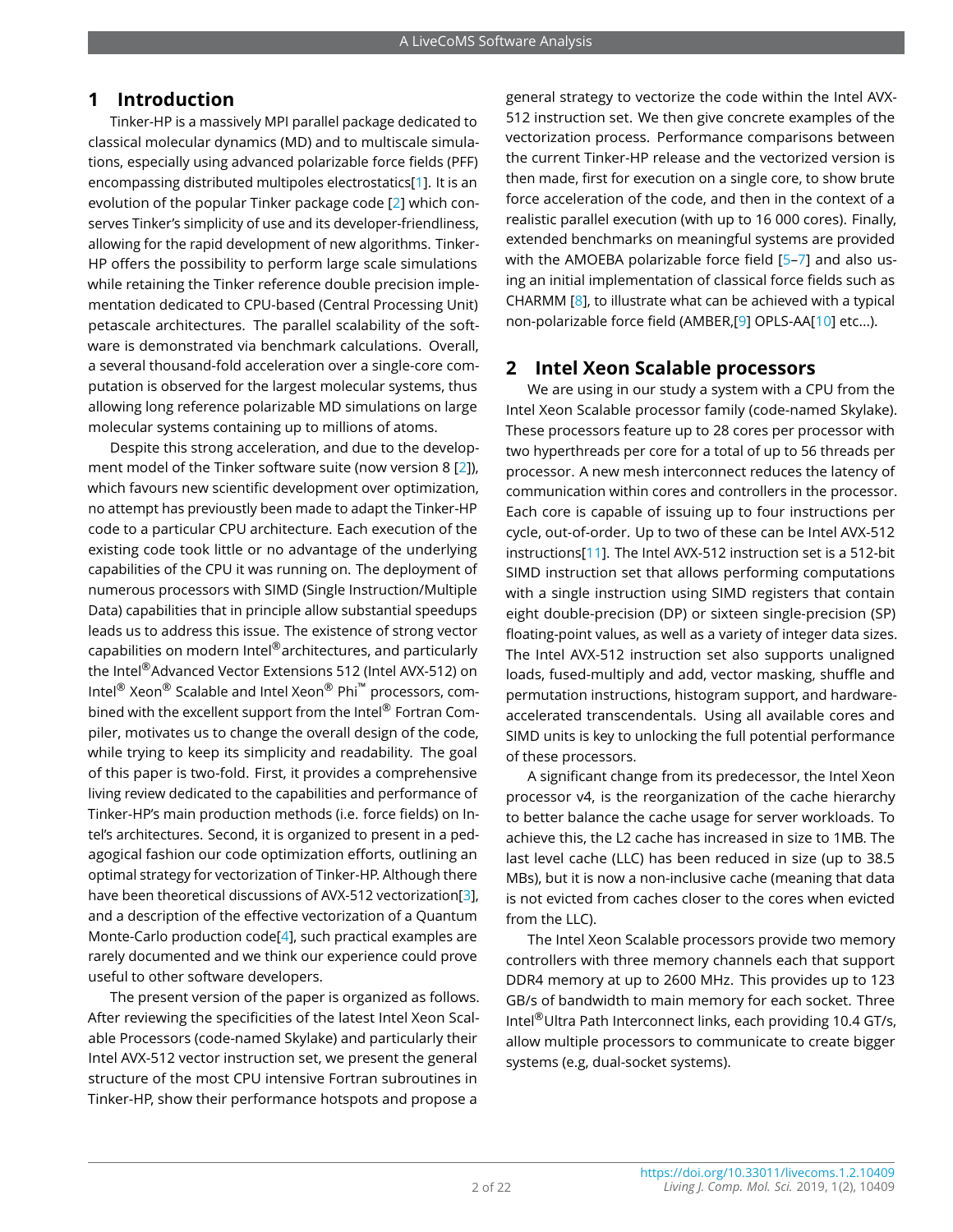## <span id="page-2-0"></span>**3 Considerations on vectorization**

Efficient use of the SIMD units available in the processor is very important to achieve the best performance on modern (and probably future) processors. Most vector parallelism is extracted from loops. In this section, we outline some ideas that can help to achieve good performance from loop vectorization.

Modern compilers are able to auto-vectorize loops but need to be able to determine that the vectorization does not break any possible cross-iteration dependencies. This is not always possible due, for example, to variable aliasing or loop complexity[\[12\]](#page-18-9). Programmers can assist the compilers by rewriting their loops with idioms that compilers recognize or by using directives that guide the vectorization process.

Once a loop is vectorized, it is useful to consider if vector code generated for the loop is the most efficient possible. There are tools that can help with this assessment as well as provide feedback on how to improve efficiency[\[13\]](#page-18-10). Common issues that are worth looking into are:

- **Unaligned loads or stores**. When data is not aligned to cache boundaries, some penalty will be incurred in load and store instructions compared to well aligned data. Therefore, it is recommended to align data to cache boundaries and also use the proper mechanisms to inform the compiler.
- **Loop prologues and remainders**. To provide better data alignment, the compiler might generate different code for the first iterations of the loop to ensure the main vectorized portion of the loop runs on aligned data. Similarly, if the compiler cannot deduce the number of loop iterations, it will generate a remainder loop to compute the final iterations of a loop that do not fill a vector register completely.
- **Unnecessary masking**. While the Intel AVX-512 instruction set supports vectorization of loops with conditional statements, this feature requires the use of mask instructions and masked vector operations which reduces the vectorization efficiency. Therefore it is recommended to move, as much as possible, conditional statements out of vectorized loops. This might require spliting the loop (with different code for those iterations where the branch was taken vs. was not taken) or duplicating the loop (with different code for each branch of the conditional).
- **Non-unit strides**. Use of non-unit strides will often force the compiler to generate gather and/or scatter instructions which are less efficient than regular loads and stores. This also includes accessing a field in a structure, as a non-unit stride will be needed to access the same field between consecutive elements of an array. This

is why a Struct-of-Arrays (SoA) layout is preferred over a more conventional Array-of-Structs (AoS) layout for efficient vectorization. Additionally, the Array-of-Structsof-Arrays (AoSoA) layout can be used where a given number of elements of a field are placed consecutively in memory like in SoA, usually a small multiple of the cache line size, but element fields are still interleaved in memory as in AoS. This layout can improve locality when multiple fields are used closely together in a code section at the expense of increasing code complexity.

- **Indirect accesses**. Indexing one array with the values from another array will also result in generation of gather and/or scatter instructions. Therefore, this pattern should be avoided as much as possible.
- **Register pressure**. The number of vector registers is limited (e.g., Intel AVX-512 provides 32 vector registers). If the number of arrays that are used in a given loop, plus temporary values that might be required for the operation of the loop, exceeds the number of registers, then the compiler will need to spill some of the arrays to the stack and restore them afterwards which significantly reduces vectorization efficiency. To avoid this situation, it is better to use different loops for independent array operations rather a single big loop containing all arrays.

## **4 Working environment and definitions**

## **4.1 Definitions**

In this paper, we will use two versions of Tinker-HP :

- 1. the Release Version 1.1, referred to as **Rel**.
- 2. the Vectorized Version 1.1v, referred to as **Vec**.

A third version, Release Version 1.2 (referred to as **Rel2**), is mentioned in the Perspective subsection [8.3](#page-15-0) to give a feeling for the performance gains anticipated with newly-developed algorithms. Vectorization of **Rel2** is in progress. It will be referred to as **Vec2**.

We ran Tinker-HP exclusively on *supercomputers* under UNIX/LINUX Operating System (OS). These machines aggregate hundreds or even thousands of interconnected systems called *computing nodes*, or simply *nodes*, each typically having tens of CPU cores and hundreds of gigabytes of memory. On UNIX/LINUX computers, the code is executed by a *process*, which uses memory and CPU resources managed by the OS.

What we called *the code* can be split in two parts :

- 1. the **User Code (UC)**, which comprises all the Fortran code. Here, it is the code for Tinker-HP and the 2DECOMP library.
- 2. the **Non–User Code (NUC)**, which comprises all the code executed by the process because of library calls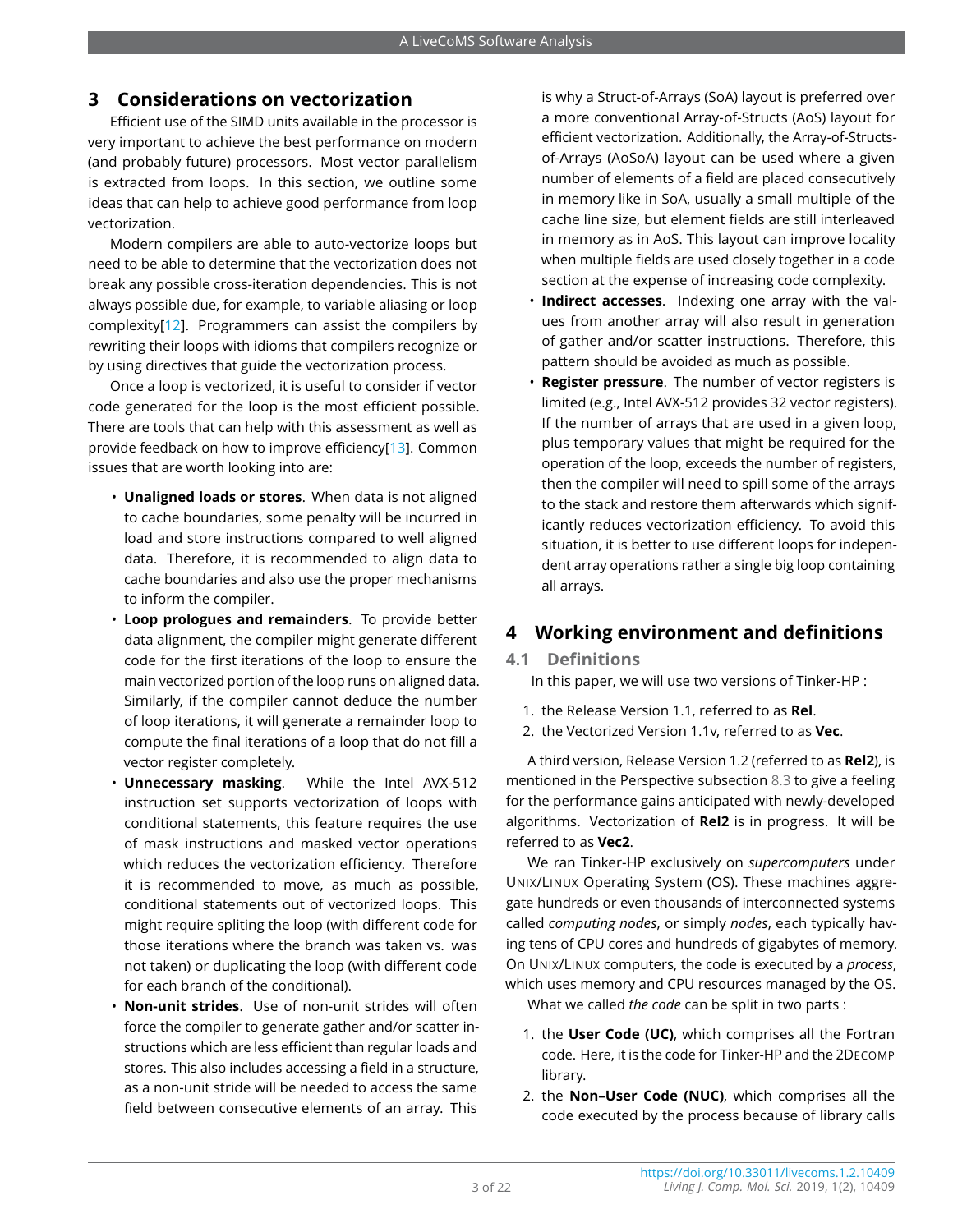from the **UC**, system calls done on behalf of the **UC** or code introduced implicitly by the compiler.

Of course, the way we write the **UC** (what library we used, how we setup our data,...) has an influence on the **NUC** executed by the process. As we want to raise the performance, we have to take into account what **NUC** gets executed because of the **UC** code that we write.

We use the term *Molecular System* (**MS**) to denote all the physical systems we have simulated for this paper.

Note that Fortran code listings shown in this paper have been taken *as is*, while all compilation reports and assembly code listings have been edited for publication purposes.

## **4.2 Compilation setup**

We worked with the Intel® Parallel Studio XE 2018 development suite[\[14\]](#page-18-11), containing the Intel Fortran Compiler, the Intel® MPI Library, the Intel® Math Kernel Library (Intel MKL) with implementations of BLAS[\[15\]](#page-18-12), LAPACK[\[16\]](#page-18-13) and FFTW3[\[17\]](#page-18-14) routines, and the Intel®VTune™Amplifier for profiling and analysis.

The Tinker-HP sources are compiled with the flags shown in listing [1](#page-3-0) where :

- $\cdot$  -xCORE-AVX512 flag forces the generation of binaries for the Intel Xeon Scalable processors.
- -qopt-zmm-usage=high flag instructs the compiler to use zmm (512 bits) registers as much as possible.
- -align array64byte instructs the compiler to align all static arrays to 64 bits memory address boundaries
- -falign-functions=64 tells the compiler to align functions on 64 bits boundaries
- -qopt-report-phase and -qopt-report=5 flags produce vectorization reports.
- $\cdot$  -S flag produces assembly code listings.

```
FFLAGS = –O3 –xCORE–AVX512 –qopt–zmm–usage=high
         -no-ipo -no-prec-div -shared-intel
         -align array64byte -falign-functions=64
         –qopt– report –phase=vec –qopt– repor t=5 –S
         -qoverride-limits
```
**Listing 1.** Flags used for the compilation of Tinker-HP with Intel Fortran compiler.

The vectorization reports are of major interest, because they give precise indications on how the compiler understands the code and what decisions it makes, allowing the programmer to modify the code or give the compiler pertinent directives. Some indications are of particular interest:

- the *vector length*, which gives the number of elements (real, integer or logical) affected by one operation
- the *scalar cost*, which gives the number of scalar operations necessary to handle one iteration of the loop
- the *vector cost*, which gives the same information as the scalar cost, but for vector operations
- the *estimated potential speedup*. Most of the time, this is the ratio scalar cost/vector cost. This speedup is not in time of execution, but in number of operations. A speedup of 10.0 does not mean that a loop will execute 10 times faster, but rather that there will be 10 times fewer vector operations.

Even if we do not use OpenMP\*[\[18\]](#page-18-15) in the dynamic simulation engine, other parts of the Tinkertools suite (Tinker 8 [\[2\]](#page-18-0)) use OpenMP directives. So, object files are linked with the flags shown in listing [2](#page-3-1) where :

- -mkl=sequential flag tells the linker to use the sequential Intel MKL library, which is lighter and faster than the multi-threaded ones (e.g., OpenMP).
- -qopenmp-stubs flag enables compilation of OpenMP programs in sequential mode.

<span id="page-3-1"></span>FFLAGS2 = - mkl=sequential - qopenmp-stubs

**Listing 2.** Flags used for the objects linking with Intel Fortran compiler.

## **4.3 Execution setup**

For the performance tests, calculations were performed on nodes running under the RedHat\* Enterprise Linux\* Server Release 7.4 operating system, with the following configuration :

- $2 \times$  Intel Scalable Xeon 8168 processor 2,7 GHz 24 cores/processor
- 192 GB of DDR4 memory,
- InfiniBand\* EDR interconnect.

We chose 8 **MS** from those studied in [\[1\]](#page-17-0) with increasing sizes ranging from 9 737 to 3 484 755 atoms : the Ubiquitin protein, the prototypic Dihydrofolate Reductase (DHFR), the COX-2 dimer, the Satellite Tobacco Mosaic Virus (STMV), the Ribosome full structure in polarizable water, and three water boxes (Puddle, Pond and Lake).

The table [1](#page-4-0) gives for each **MS** the name, the number of atoms and the number of cores used for the parallel calculations.

All calculations have been made starting from an equilibrated **MS** with a timestep of 2*fs* and a RESPA integrator[\[19\]](#page-18-16). For the one core tests, we define the time *T* (in *seconds*) as the time of execution. For the parallel tests, we define the performance *P* (in *ns/day*) as the duration of simulation that can be achieved in one day. Our goal is to optimize throughput via vectorization. That means lowering the time *T* and increasing the performance *P*. Thus, we define the boost factors *B* as :

$$
B = \frac{T_{\text{Rel}}}{T_{\text{Vec}}}
$$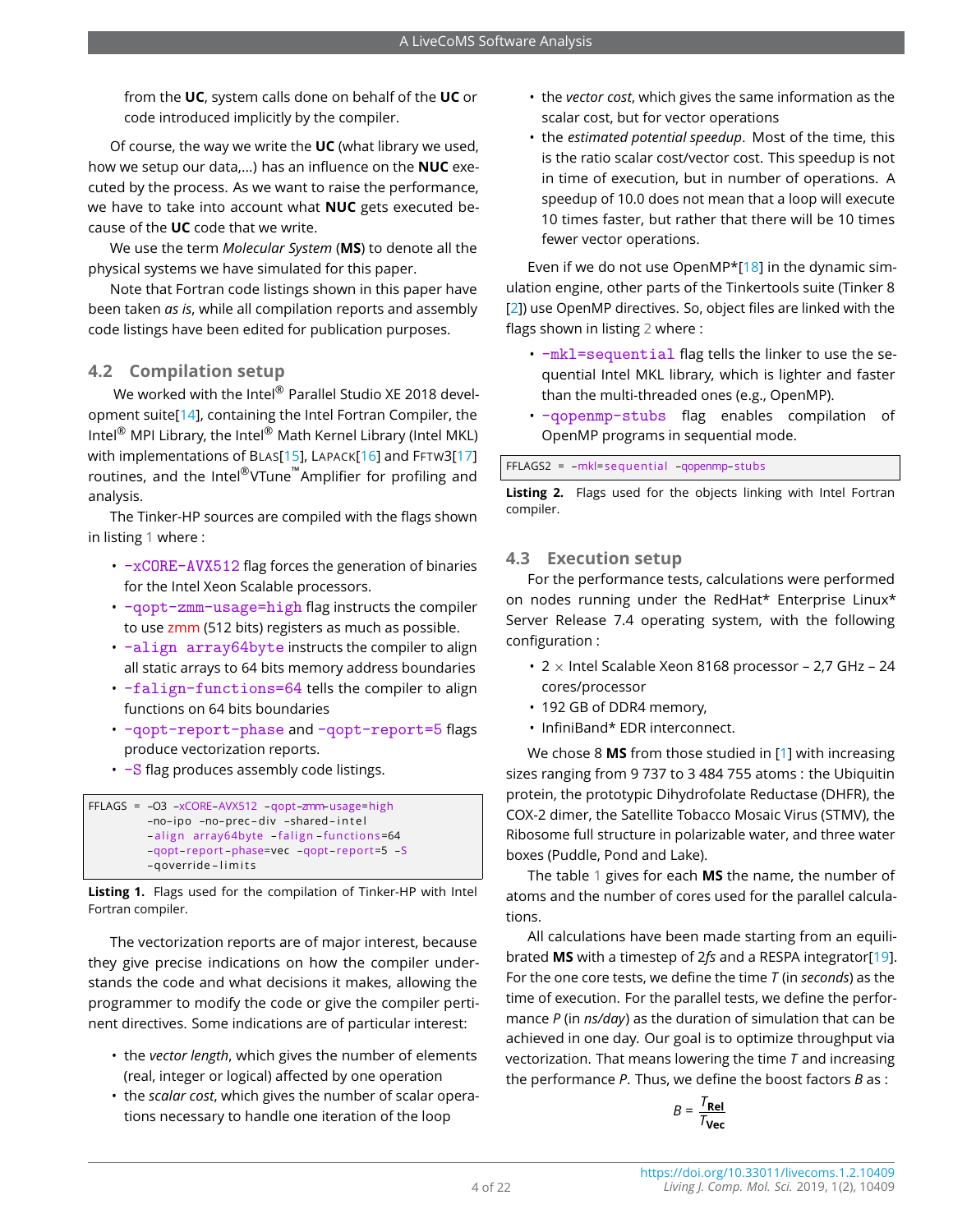<span id="page-4-0"></span>

| MS               | Ubiquitin | <b>DHFR</b> | Puddle      | $COX-2$       |
|------------------|-----------|-------------|-------------|---------------|
| Atoms            | 9737      | 23 5 5 8    | 96 000      | 174 219       |
| <b>CPU</b>       | 480       | 680         | 1440        | 2400          |
| CPU <sub>2</sub> |           | 960         |             | 3 0 0 0       |
|                  |           |             |             |               |
| <b>MS</b>        | Pond      | Lake        | <b>STMV</b> | Ribosome      |
| Atoms            | 288 000   | 864 000     | 1 066 628   | 3 4 8 4 7 5 5 |
| CPU              | 2 4 0 0   | 7 200       | 10800       | 10800         |

**Table 1. MS** used for the performance measurements. The numbers of cores are taken from [\[1\]](#page-17-0) for comparison. The CPU2 raw gives the number of cores which produced the best performance (See tables [5,](#page-14-0) [6](#page-14-1) and [7\)](#page-16-0). For the sequential performance measures, only one core was used.

where *T***Rel** and *T***Vec** are times for **Rel** and **Vec** respectively, or

$$
B = \frac{P_{\text{Vec}}}{P_{\text{Rel}}}
$$

where *P***Rel** and *P***Vec** are performances for **Rel** and **Vec** respectively.

To get the profiles for **Rel** and **Vec**, we used DHFR **MS** with the AMOEBA polarizable force field and with the CHARMM classical force field (no polarization). Both simulations ran on one core and for 100 steps.

## **5 Release version 1.1 of Tinker-HP**

#### **5.1 Polarizable AMOEBA force field**

We focus here on the part of the code dedicated to the AMOEBA polarizable force field which is the most computationally challenging and gives a lower bound for Tinker-HP performance[\[5,](#page-18-3) [20\]](#page-18-17). AMOEBA has been shown to have wide applicability for physical systems ranging from liquids to metals ions,[\[21,](#page-18-18) [22\]](#page-18-19) including heavy metals,[\[23,](#page-18-20) [24\]](#page-18-21) in gas and solution phase, to proteins  $[6, 7]$  $[6, 7]$  $[6, 7]$  and to DNA/RNA[\[7\]](#page-18-4). It uses distributed atomic multipoles through quadrupole moments and a Thole damped point dipole polarization interaction model. Van der Waals interactions use the Halgren buffered 14–7 function. In this paper, we used the AMOEBA 2013 protein parametrization [\[6,](#page-18-22) [7\]](#page-18-4) coupled with the 2003 water model[\[5\]](#page-18-3).

#### **5.2 General Structure**

Tinker-HP uses a 3D spatial decomposition to distribute atoms on compute cores. Every process is assigned to a subsection of the simulation box and is responsible of updating the positions, velocities and accelerations of the atoms present in this subdomain at each timestep[\[1\]](#page-17-0). The most computationally intensive part of Tinker-HP is devoted to forces and electric fields calculations.

All the compute routines follow the same organizational scheme :

- an external loop over all the atoms held by the process
- the selection of the neighbour sites using various criteria (e.g. cutoff distances, ...)
- a long internal loop over the selected sites, where all quantities are computed.

In **Rel**, this internal loop computes all quantities for each atom-neighbour pair *on the fly*, with no attempt to pre-calculate or store intermediate quantities that can eventually be re-used. This results in a serious issue regarding cache registers and processing units, and in an extensive use of memory-core transfer instructions. By contrast, there's almost no use of arrays, besides indexing. This means data are often not contiguous in memory, and therefore accesses to memory are irregular. Thus, the possibility to take advantage of the vector extension capabilities of the Intel AVX-512 instructions is very low.

## **5.3 Hotspots**

The table [2](#page-5-0) shows the profiling of **Rel**, running on one core for DHFR with AMOEBA (polarizable model) and with CHARMM (non-polarizable model). We give the name of the module or routine, the real CPU time spent executing it, and the vector usage percentage. All routines are sorted with higher time-consumption listed first. We can see that **Rel** has two kinds of hotspots :

- 1. **NUC** hotspots : these are mainly due to libraries calls, system calls and memory management operations (initialization, copy, allocation and deallocation).
- 2. Computational hotspots : these are mainly due to the computation of :
	- the matrix-vector product operation applied at each iteration of the polarization solver (tmatxb\_pme2), which can be called up to 12 times at each step, depending upon the convergence method
	- the dipole polarization energy and forces (epolar1)
	- the van der Waals energy and forces for the Halgren buffered 14–7 function (ehal1)
	- the multipolar permanent electrostatic energy and forces (empole1)
	- the right hand size of the polarization equation (efld0\_direct2)
	- the van der Waals energy and associated forces for the Lennard-Jones 6-12 function  $(elji)$
	- the charge-charge interaction energy and associated forces (echarge1)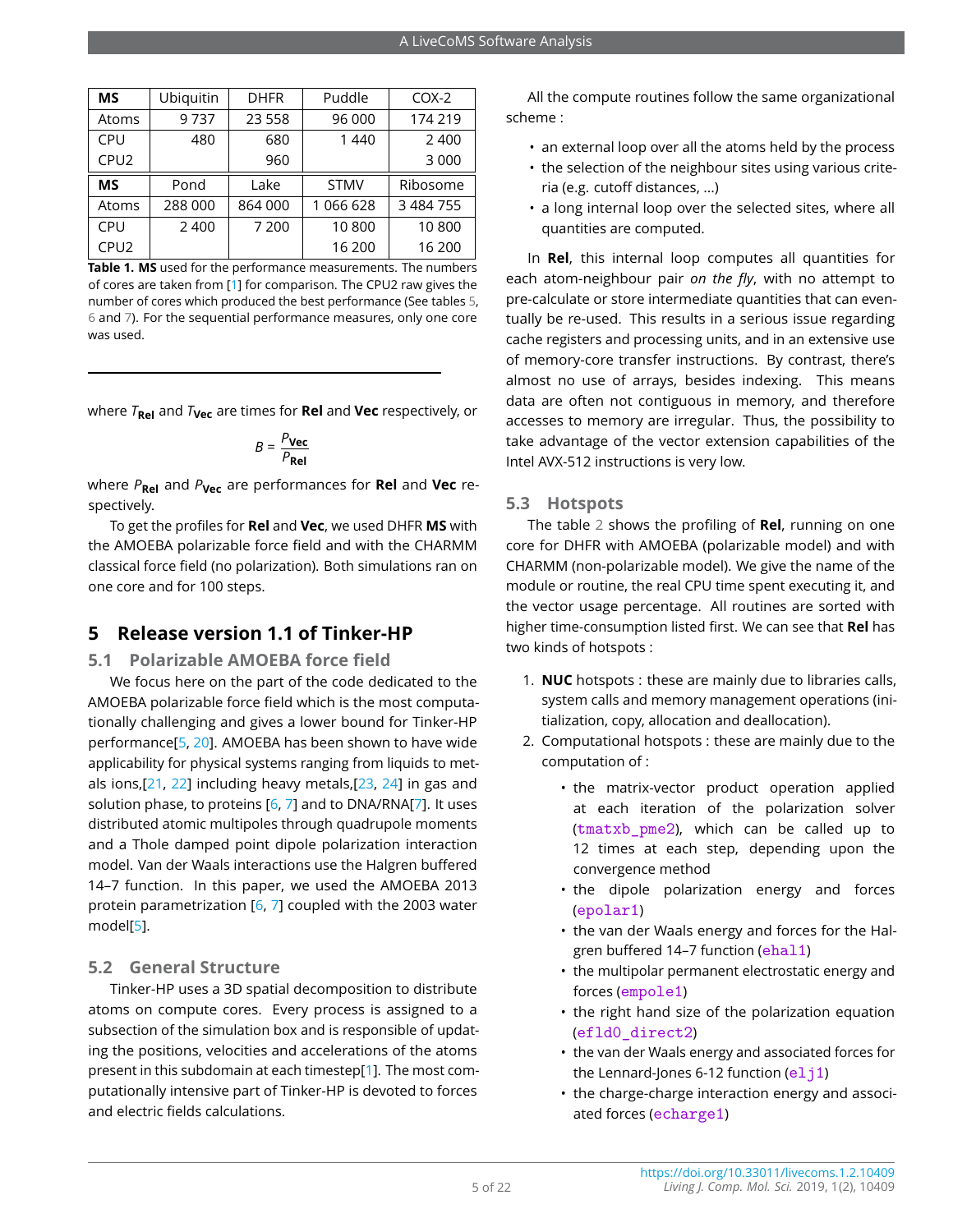<span id="page-5-0"></span>

|                                                    | <b>CPU Time</b>               | Vector  |  |  |  |  |
|----------------------------------------------------|-------------------------------|---------|--|--|--|--|
| Module                                             | (s)                           | usage % |  |  |  |  |
|                                                    | <b>NUC</b> hotspots           |         |  |  |  |  |
| Total CPU time: 36.0896 s                          |                               |         |  |  |  |  |
| vmlinux                                            | 27.5005                       | 100.00  |  |  |  |  |
| libmkl_avx512.so                                   | 5.7625                        | 100.00  |  |  |  |  |
| libmpi.so.12.0                                     | 2.7144                        | 0.00    |  |  |  |  |
| libc-2.17.so                                       | 0.0862                        | 0.00    |  |  |  |  |
| libmkl_intel_lp64.so                               | 0.0120                        | 0.00    |  |  |  |  |
| libiompstubs5.so                                   | 0.0090                        | 0.00    |  |  |  |  |
| libmpifort.so.12.0                                 | 0.0050                        | 0.00    |  |  |  |  |
| DHFR (AMOEBA, polarizable model)                   |                               |         |  |  |  |  |
|                                                    | <b>Computational hotspots</b> |         |  |  |  |  |
| Total CPU time: 278.9512 s (100 steps)             |                               |         |  |  |  |  |
| tmatxb_pme2                                        | 100.9210                      | 0.00    |  |  |  |  |
| epolar1                                            | 52.7085                       | 0.00    |  |  |  |  |
| ehal1                                              | 52.4679                       | 0.00    |  |  |  |  |
| empole1                                            | 28.9127                       | 0.00    |  |  |  |  |
| image                                              | 25.2141                       | 0.00    |  |  |  |  |
| efld0_direct2                                      | 17.4910                       | 0.00    |  |  |  |  |
| mlistcell $^\dagger$                               | 8.2543                        | 0.00    |  |  |  |  |
| vlistcell <sup>†</sup>                             | 7.2870                        | 0.00    |  |  |  |  |
| torque                                             | 2.1355                        | 0.00    |  |  |  |  |
| DHFR (CHARMM, non-polarizable model)               |                               |         |  |  |  |  |
|                                                    | <b>Computational hotspots</b> |         |  |  |  |  |
| Total CPU time: 24.7982 <sup>*</sup> s (100 steps) |                               |         |  |  |  |  |
| $eli1*$                                            | 15.3259                       | 0.00    |  |  |  |  |
| echarge1*                                          | 6.7309                        | 0.00    |  |  |  |  |
| image (1)                                          | 3.4130                        | 0.00    |  |  |  |  |
| clistcell <sup>†</sup>                             | 2.8517                        | 0.00    |  |  |  |  |
| image (2)*                                         | 2.7414                        | 0.00    |  |  |  |  |

**Table 2.** Profiling of **Rel** using Intel VTune Amplifier. Simulations ran on one core and 100 steps. **MS** is DHFR with AMOEBA polarizable force field and with CHARMM force field (no polarization). Most important **NUC** and computational hostspots are shown in separate frames. **vmlinux** is the system kernel, performing memory operations and system calls. For CHARMM calculation, image is splitted in two parts. The vectorized routines will use image(2). So, only the starred lines are counted in the total CPU time for comparison with **Vec**. The † on some lines indicate routines that have not been vectorized in **Vec**. Thus, they don't count in the total CPU time for comparison.

The routines used to build neighbor lists (vlistcell, mlistcell and clistcell ) appear. Other widely used utility routines (image and torque) also appear.

In order to raise the performances of **Rel**, we need to address these hotspots. Two observations guide us :

1. **vmlinux** is taking almost as much CPU time as the mul-

tipole polarization energy and forces computation routines. This means the process makes many system calls and performs many memory operations.

2. the vector usage percentage is strictly 0.00 for all the computation subroutines. This confirms that these routines only use scalar operations.

The first observation led us to investigate the library and system calls and, first and foremost, to work on the memory management of a process running Tinker-HP in order to reduce memory operations.

The second observation forced us to rewrite the computation routines. Since using vector operations generally means using loops on arrays, the *on the fly* method of computation in **Rel** must no longer be used.

## **6 Optimization strategy**

## **6.1 Non-User Code hotspots**

**NUC** hotspots come from libraries calls, system calls (file open, read or close, MPI function calls,...) and memset, memcpy and calls to malloc() or its derivatives that each process makes during its life.

## 6.1.1 Libraries and System calls Libraries calls

The vast majority of libraries calls comes from the Intel MKL library, which actually does computing work. As using it wisely can give a significant speedup, we have to provide the right Fortran code (**UC**) to access the right vectorized functions of Intel MKL.

#### System calls

When running, Tinker-HP reads a few files at the very beginning and outputs a log file which contains the simulation results and, periodically, a file containing atoms coordinates. As these input/output operations are done by the MPI–rank–0 process only, the open, read and close system calls do not really stress the UNIX/LINUX system, even if the simulation runs on millions of atoms.

So, most of the system calls come from the MPI library and are due to two design choices in Tinker-HP :

- 1. As explained before, each Tinker-HP process hold a portion of the space (a domain) and maintains MPI communications with MPI processes that hold other domains nearby it, so that each process can exchange information with the others and track atoms coming in or out of its own domain. As the other processes can run on other nodes, there can be even more time spent in system calls because of network transmissions.
- 2. A memory region is shared between all MPI processes on a computing node, using the sharing capabilities of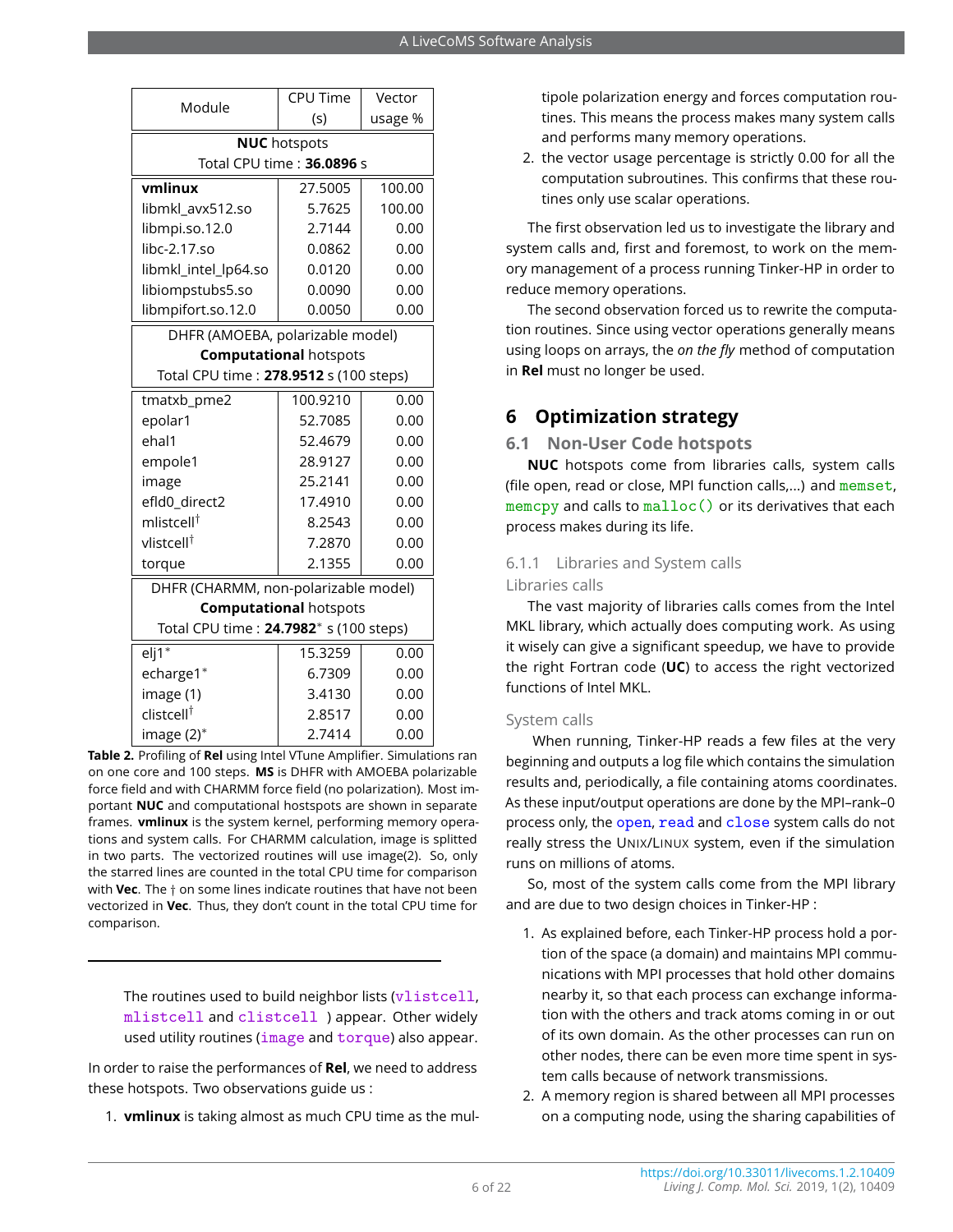the MPI library. The access control of this region is implemented through system calls (semaphores,  $flock( ) ...$ ) to synchronize processes and guarantee non overlapping when writing data.

Minimizing the time spent in system calls is not so easy. We tried different distributions of the MPI processes over the nodes to favour local MPI communications, but that did not give convincing results. We also tried to improve the use of MPI framework by masking communications with computations. We used non blocking versions of MPI\_SEND and MPI\_RECEIVE functions, and did some calculations before calling the corresponding MPI\_WAIT. The performance gain is not really noticeable for now. But improving this part of the code is a work in progress.

#### 6.1.2 Memory management

The figure [1](#page-6-0) gives a simple picture of the memory layout of a UNIX/LINUX process. The text zone contains the code, the data zone contains initialized data. The bss zone contains uninitialized fixed size data and has itself a fixed and limited size, set at compile time. The heap zone contains allocated data and can grow or shrink, subject to allocations or de-allocations. The stack zone contains a Last-In-First-Out structure, where values are pushed and pulled at each subroutine or function call or if the processor runs out of free registers.

#### Process memory setup

Historically, Tinker dynamically allocates and de-allocates all arrays it uses, because it was originally built to run on workstations with limited amount of memory and cores. These allocations are made by calls to the system  $\text{malloc}()$  group of functions. As a consequence, data are put in the heap section of the process, whose size is managed by the OS, allowing it to grow or shrink as needed.

<span id="page-6-0"></span>

| stack<br>⇓         |
|--------------------|
| ⇑<br>heap          |
| uninitialized data |
| bss                |
| initialized data   |
| data               |
| text               |

**Figure 1.** Memory layout of a running process. Arrows give the directions in which the zones expand.

As Tinker-HP is a pure MPI program which distributes data and can potentially run on hundreds of different nodes, each of them with gigabytes of memory, the problem of the

memory consumption is not that important. On a computing node, each core (so, each MPI process) can easily have 2 or even 4 gigabytes of memory for its own use.

Still the size of some arrays are proportional to the size of the systems and therefore, the **MS**-size dependent data, declared when entering a subroutine, can be very large. In a normal run, each process maintains hundreds of numbers for each atom it holds. And we can have thousands of atoms held by each process and tens of MPI processes on one node. So, allocation and de-allocation of data for each process and in each subroutine constitutes a big stress for the OS.

Considering that the overall size of data held by one process is often under 2Gb, and that we maintain size derived constants throughout the program, we decided to remove all dynamic allocations in the vectorized routines, and declare all arrays with fixed sizes. That moves the data in the bss section of the process, which is lighter than heap for the OS to handle, lowering the stress on it.

#### Memset and memcpy

The execution cost of the memset and memcpy operations cannot be easily evaluated, as they come from the compiler libraries and are built upon the C library. But, because of their potential (big) effect on the performances (see table [2](#page-5-0) and discussion on page [5\)](#page-5-0), these operations have been extensively tracked.

Many of memset come from unnecessary zeroing and have been easily removed. Some of them come from the use of intrinsic Fortran90 functions, where the compiler creates temporary storage and introduces memcpy operations to work with it (for example, PACK). We tried to remove the use of intrinsic functions as much as possible. Some of the memset or memcpy operations also come from the way Fortran passes arrays to subroutines or functions (as a whole array, or as a slice). We avoided these operations wherever possible.

After this optimization, the real CPU time on one core for **NUC** hotspots can be shorter by up to 10%. But this depends a lot on the **MS** simulated and the activity of the UNIX/LINUX system outside of Tinker-HP.

#### **6.2 Computational hotspots**

The strategy we used can be developed in five guidelines :

- 1. **Rewrite all big internal loops**. As using vector operations means using arrays, big loops can be split in numerous short ones, each loop computing only one or a few quantities for all the involved atoms. This way, the quantities calculated can be kept in arrays and vector operations can be executed on them.
- 2. **Cope with the way the compiler works on loops**. As stated in section [3,](#page-2-0) when the compiler tries to vectorize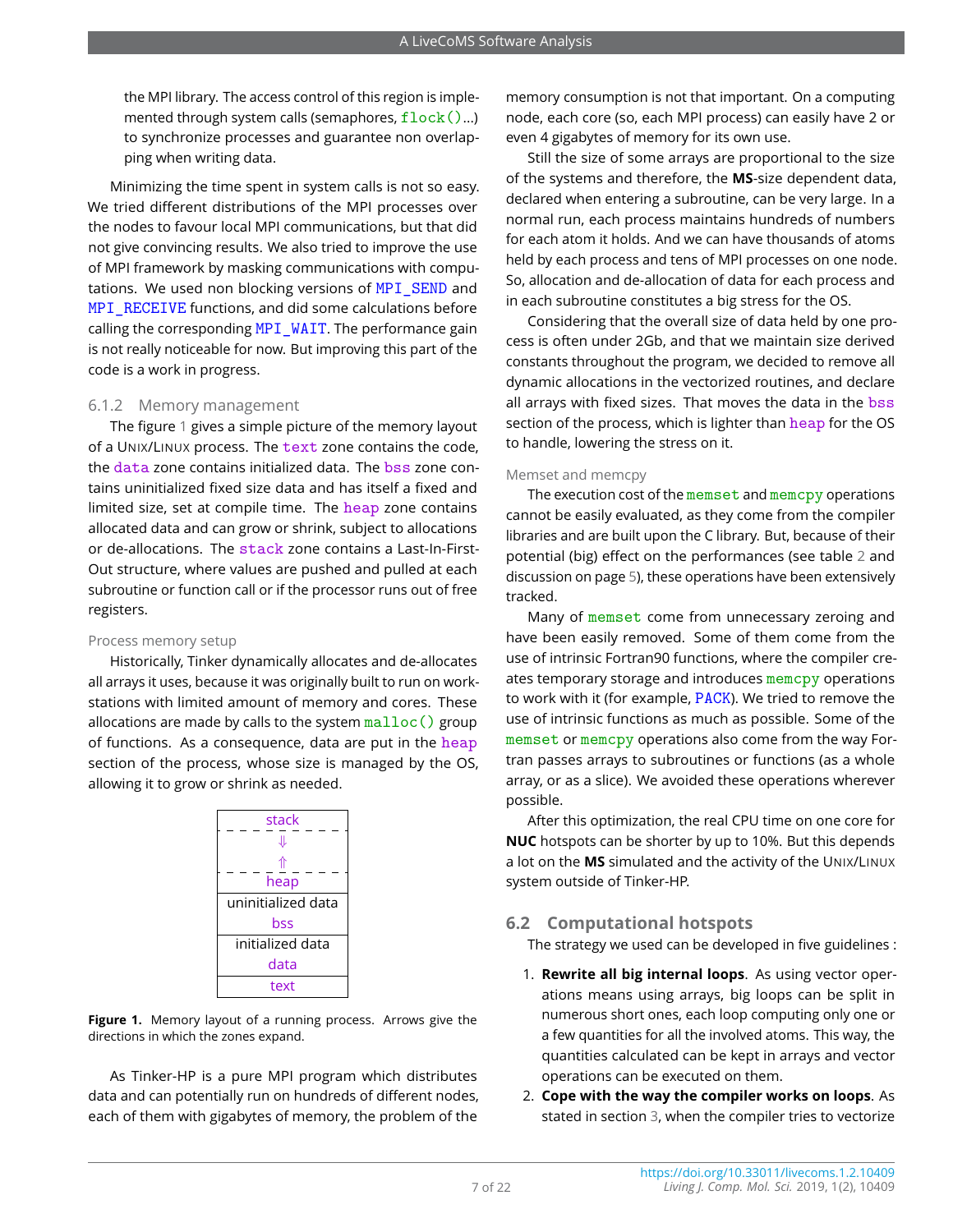a loop, it can generate 3 execution loops :

- a **Peeled loop** (**P**–loop), to treat array elements up to the first aligned one.
- a **Kernel loop** (**K**–loop), to treat the biggest possible number of array elements with vector operations.
- a **Remainder loop** (**R**–loop), to treat elements that remain untreated by the previous loops.

As the **K**–loops are the most effective and the fastest loops, we must eliminate as much **P**–loops and **R**–loops as possible. We'll show below what we did to achieve this goal.

- 3. **Use vectorized mathematical operations** as much as possible. This can be difficult sometimes, because each compiler or library implements them in its own way. For example, using the Intel Compiler, the  $sart(X)$ function is not vectorized. But the power function  $**$ is. So loops with  $X^{**}0.5$  have a better vectorization score than loops with  $sqrt(X)$ . As the two functions can give slightly different numerical results, care must be taken to be sure to always have the same numerical results than the **Rel**.
- 4. **Limit the use of Fortran intrinsics** The use of Fortran intrinsics (SUM, PACK, etc...) is a common approach for vectorization in Molecular Dynamics package. But we found that, in many cases, the presence of intrinsics can prevent the compiler from finding the best optimization (see discussion about PACK on page [10\)](#page-9-0). Intrinsics tend to protect data as much as possible. In doing so, they make frequent use of memset or memcpy operations which tends to result in unnecessary memory operations.
- 5. **Have no dependency** between arrays in the loops, because the compiler will refuse to vectorize any loop where it cannot be sure that there is no dependency.

With that in mind, knowing that Intel AVX-512 vector registers can hold eight 8-bytes reals or sixteen 4-bytes integers, we should have a significant improvement of the speed if the number of neighbouring atoms is big enough to fill them. That is generally the case in Tinker-HP calculations, except for very in-homogeneous **MS**.

To summarize, filling in the 512 bits registers in an efficient way and using as much vector operations as possible in a loop need :

- **No dependency**, to be vectorized
- **Low number of arrays used**, to reduce the register pressure
- **Arrays as close as possible in memory**, to reduce cache miss and cost of memory operations
- **Data aligned on a suitable boundary**, to eliminate the **P**–loop
- **No subroutine calls, no un-vectorized math operations**, to get the best of the **K**–loop.
- **Loop count carefully chosen**, to eliminate the **R**–loop
- **No if-test**. If tests are mandatory (as in the selection process), they should be built in logical arrays before being used in the loop.

## 6.2.1 Dependency

Short loops calculate only one or a few unrelated quantities. They use the lower possible number of arrays. Thus, dependencies do not often occur. Where the non dependency cannot be automatically determined, we can easily see it and give directives to the compiler, or at worst rewrite the loop.

#### 6.2.2 Data alignment

Historically, in Tinker, data were located in commons, that were themselves organized with scientific development in mind. Some compilers have options to align commons. But they may be inefficient if data are not correctly organized, with memory representation in mind.

We decided to replace commons with modules, which have many advantages :

- Arrays can be efficiently aligned using directives when declared
- Overall readability is better, due to modularity
- Code can be introduced in modules, so we can group operations and write them once and for all.

In all the modules, we used an ATTRIBUTE ALIGN::64 directive for each array declaration. At the very beginning of this work, we used arrays like  $pos(n,3)$  to represent, for example, the three spatial coordinates of an atom. But, sometimes, we saw that the initial alignment of the first row of pos was not kept by the compiler for the following ones, preventing it from fully optimizing the code and forcing it to generate extra **P**–loops. All arrays are now mono-dimensional. The coordinates are represented by arrays like  $Xpos(n)$ ,  $Ypos(n)$ and  $Zpos(n)$ . The three coordinates are treated in the same loop, with no dependency, allowing for vectorization.

#### 6.2.3 Data layouts in memory

The figure [2](#page-8-0) shows 3 different data layouts for arrays in memory.

• In the setup  $\mathbb{O}$ , no ATTRIBUTE ALIGN: : 64 directive has been given. There is no memory loss, but the real\*8 array is not on a 64bits boundary. During execution, elements in this array will not be aligned. If no ASSUME  $ALIGNED:64$  directive is given, the compiler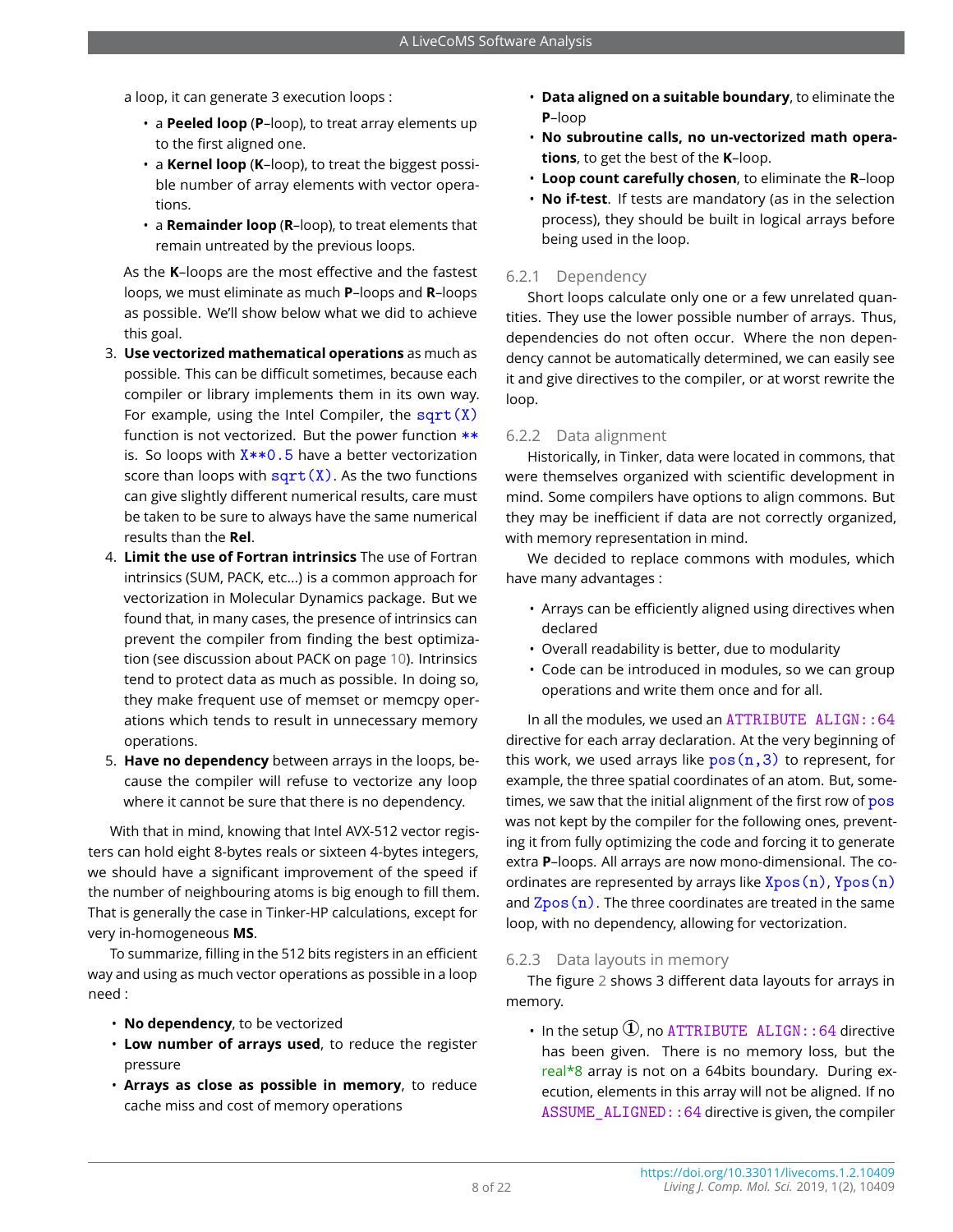<span id="page-8-0"></span>

|          | $Int*4$                       | Real*8            |         | $Int*4$ |         | $Int*4$   Int*4 |
|----------|-------------------------------|-------------------|---------|---------|---------|-----------------|
|          |                               |                   |         |         |         |                 |
| ७        | $\parallel$ Int <sup>*4</sup> | hole              | Real*8  |         | $Int*4$ | hole            |
|          |                               |                   |         |         |         |                 |
| $\bf{3}$ |                               | $Int*4$   $Int*4$ | $Int*4$ | $Int*4$ | Real*8  |                 |

**Figure 2.** Schematic picture of 3 data layouts in memory. The double vertical separators show 64 bits boundary. The single ones show 32 bits boundary.

will generate **P**-loops. If an ASSUME\_ALIGNED::64 directive is given, no **P**-loop will be generated. But the process will pick up wrong real\*8 numbers in the **K**– loop, and give wrong results, or even crash.

- In the setup  $(2)$ , all arrays are aligned on a 64 bits boundary with an ATTRIBUTE ALIGN::64 directive. No **P**loop will be generated. But there can be a memory hole, if the number of elements in the integer arrays is odd. When running, the process could have to do some jumps in memory to get the real\*8 numbers, loosing time.
- In the setup  $(3)$ , all arrays are aligned on 64bits with an ATTRIBUTE ALIGN::64 directive. No **P**-loop will be generated. There's no memory hole, because the number of elements in the integer arrays is kept even.

We decided to implement the setup  $\mathcal{F}$ , which represents the best trade-off between speed and memory consumption. So, we ended up with the typical array declarations in a module (here, MOD vec vdw) shown in listing [3,](#page-8-1) where :

<span id="page-8-1"></span>



• All 4-bytes integer arrays are listed before 8-bytes real ones, and each parametric dimension is a multiple of 64, eliminating the holes in the data layout and ensuring

correct alignment in any cases. For example, in the listing [3,](#page-8-1) the parameter maxylst, which represents the maximum number of neighbours in van der Waals pair list, is set to 2560.

• Arrays used in a loop are listed close to each others in modules and in the same order of utilization as much as possible, to reduce the time for memory operations.

For arrays declared in the subroutines (outside of modules), with shapes depending on the size of the **MS**, we calculated the next multiple of 16 bigger than the size, and used it as the dimension of the array.

Although the setup  $\overline{3}$  implies an over-consumption of memory for arrays with **MS**–dependent sizes, this is almost not noticeable, because we add at worst 15 elements to the size, which goes usually from thousands to millions in Tinker-HP.

Almost all **P**–loops have been removed this way.

#### 6.2.4 Loop counts

As we have many short loops in each subroutine, we really must carefully choose the loop counts. The number of sites being dependent of the size of the **MS** we work on, we cannot impose a fixed value. To be sure to completely fill the 512 bits registers at each loop, we decided to maintain two working loop counts :

- 1. a **Real loop** count, multiple of 8 for loops on real\*8 arrays ( $8 * 8 = 64$  bytes, so 512 bits).
- 2. an **Integer loop** count, multiple of 16 for loops on integer arrays (16  $*$  4 = 64 bytes, so 512 bits)

As an example, if **nnvlst** is the number of sites we work on, these working loop counts are computed as in listing [4.](#page-8-2)

<span id="page-8-2"></span>

|  | $n$ vloop8 = $(int(nnvlst / 8) + 1) * 8$                                 |  |  |  |  |
|--|--------------------------------------------------------------------------|--|--|--|--|
|  | $n$ vloop16 = (int(nnvlst / 16) + 1) * 16                                |  |  |  |  |
|  | $n$ vloop $8$ = $m$ erge(nnvlst, nvloop $8$ , $mod(nn$ vlst, $8)$ eq. 0) |  |  |  |  |
|  | nvloop16 = $merge(nnvlst, nvloop16, mod(nnvlst, 16).eq. 0)$              |  |  |  |  |

**Listing 4.** Calculation of the working loop counts for real and integer operations

Since **nnvlst** can already be a multiple of 8 or 16, we should use the mod and merge constructs to get the smallest loop count. We used  $nvloop8$  for  $real*8$  operations, and  $nvloop16$  for integer operations.  $real*8$  arrays are loaded in registers by chunks of 8 elements, and integer arrays by chunks of 16 elements. We eliminated almost all the **R**–loops this way.

The flaw of this method is that, when nnvlst is very low, we do an overwork. However, the number of neighbours is generally big enough (typically between 200 and 2000), so these extra iterations are not too expensive. Furthermore, they are executed as **K**–loops, where maximum vectorization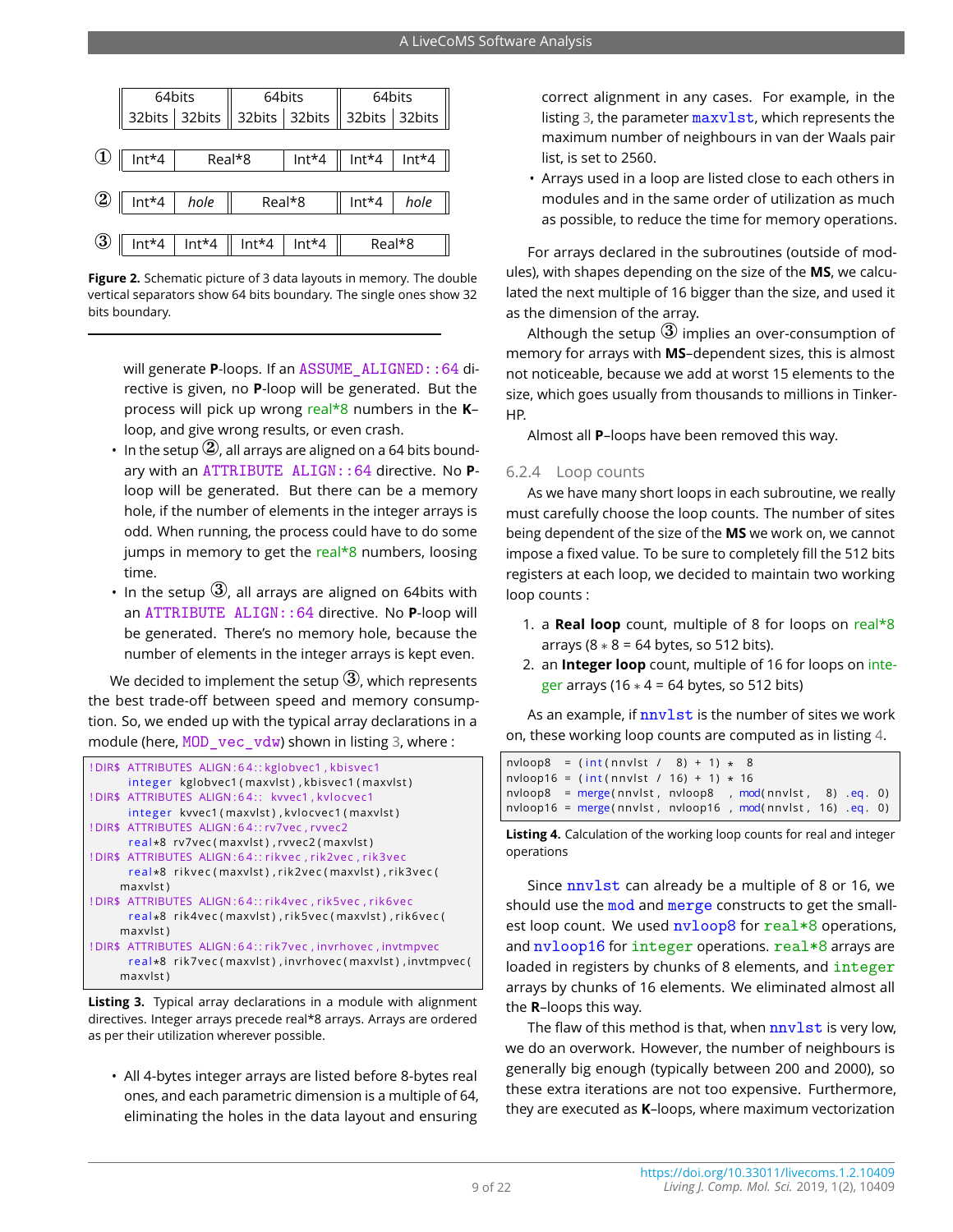is in effect. We just have to remember that we have now extra (useless) calculated values and find a way to drop them in our calculations.

#### 6.2.5 Design of loops

The use of short loops allows the programmer to better understand the code. That is exactly the same for the compiler ! So, loops in **Vec** are :

- **simple**. We use a small number of arrays (a maximum of 8 seems to be a good start). Due to the intrinsic complexity of the mathematical model, we use many temporary arrays.
- **short**. The loops contains 10 instructions at most, and 3 or 4 most of the time.
- **mostly if-test free**. Most of the time, an if-test in a loop prevents the compiler from vectorizing. For the loops in the neighbours selection process, which cannot be if-test free by nature, tests are built as logical array masks before being used. This way, loops using these masks can easily be vectorized.

## 6.2.6 Editing considerations

The large refactoring effort on the **Rel** code may seem to be of limited efficacy at first glance. But we found that this allowed us to better understand what the code does, which was a crucial step in replacing the internal big loop with multiple short loops. It was then far easier to reason about vectorization, and modifications and debugging were simplified.

## **7 Vectorized loops in Tinker-HP**

We have 2 kinds of vectorized loops in Tinker-HP :

- **selection loops** that select sites using various cutoffs and work on integers or logicals
- **compute loops** that compute quantities and work on reals.

We will show each of them in details, and give some insights on how we have improved the vectorization. The typical loops have been extracted from ehal1vec, which use the module MOD vec vdw shown in listing [3.](#page-8-1)

## **7.1 Typical selection loop**

We built a selection mask  $\text{mask1}$  with the appropriate test, using nvloop16 here, as we work on integers (listing [5\)](#page-9-1). We first tell the compiler to assume the loop count value is a multiple of 16, so that it does not generate any **R**–loop. We really have to be sure of that, otherwise the process will pick up numbers from other arrays in the memory and wrong results or bad crashes will occur.

```
! DIR$ ASSUME (MOD( nvloop16 , 1 6) . eq . 0 )
 do k = 1, nvloop16
   mask1(k)= (kvlocvec(k) /= 0).and (kbisvec (k) <= nbloc)
\& and (k \vee loc(k) \leq n \bmod(k))enddo
```
**Listing 5.** Loop creating a logical mask.

The vectorization report on listing [6](#page-9-2) shows that the loop is perfectly vectorized.

```
LOOP BEGIN at (284, 10)reference mask1(k) has aligned access
   vector length 16
   normalized vectorization overhead 0.660
  LOOP WAS VECTORIZED
  unmasked aligned unit stride loads: 3
   unmasked aligned unit stride stores: 1
   --- begin vector cost summary ---
   scalar cost: 44
   vector cost: 3.120
   estimated potential speedup: 13.840
   --- end vector cost summary ---
LOOP END
```
**Listing 6.** Vectorization report for the mask creation. Recall that the speedup reported is not in time of execution, but in number of operations.

<span id="page-9-3"></span>

| nnvlst1 | $=$ count (mask1)                       |
|---------|-----------------------------------------|
|         | $kglobvec1 = pack(kglobvec, mask1)$     |
|         | kbisvec1 = $pack(kbisvec, mask1)$       |
| kvvec1  | $= pack(kvvec$ , mask1)                 |
|         | $k$ vlocvec1 = $pack(k$ vlocvec, mask1) |

<span id="page-9-0"></span>**Listing 7.** First attempt with the pack function.

We then applied the mask on the set of atoms we worked on to select those of interest. In Fortran, we have an intrinsic function PACK that does exactly this. So, in a first attempt, we wrote the selection loop as shown in the listing [7.](#page-9-3)

Unfortunately, because of the PACK function, which does an implicit loop over all the elements of the array it works on, each line was seen as an independent loop by the compiler, and optimization was made on that line only.

The corresponding Fortran compiler report on listing [8](#page-10-0) shows that a vectorized loop is generated for the count line, with a vector cost of 0.810. Then, the first PACK line generates 3 loops :

- one over the 2-bytes logical array mask1 (vector length 32) with a vector cost of 1.250.
- one over the 4-bytes integer array kglobvec (vector length 16) with a vector cost of 1.000.
- one reduced to a memset or memcpy for the assignment of kglobvec1

The total vector cost is 2.250 for one PACK operation. We also have 3 loads and 1 store for each PACK line.

For this selection loop, we obtained a total vector cost of  $0.810 + 4 * 2.250 = 9.810$ , plus 4 memset or memcpy, and a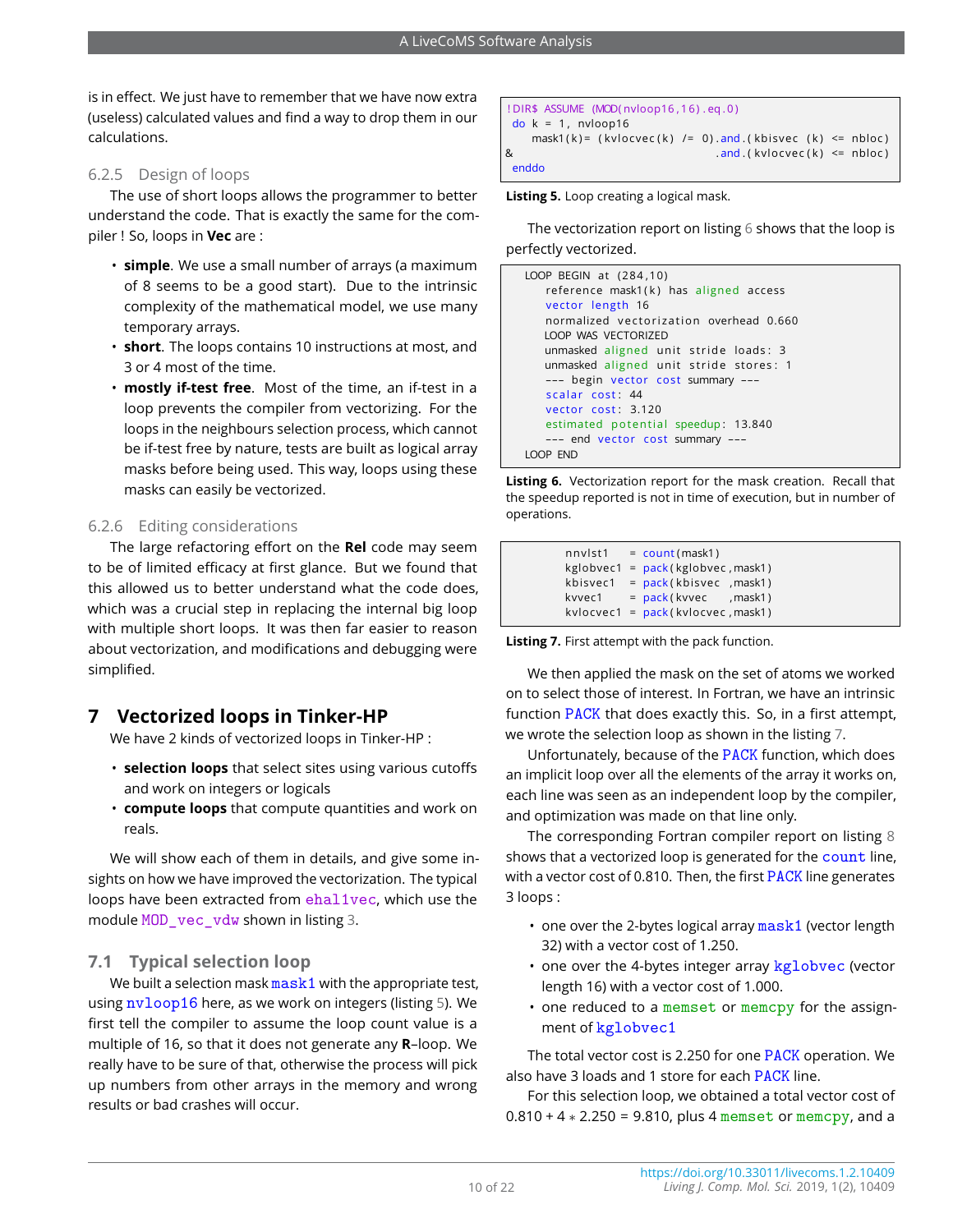total of 13 loads and 4 stores. We cannot easily know the final cost of this selection loop, because, as stated before, the implementation of the 4 memory operations depends on the compiler.

```
LOOP BEGIN at (309,22)
   vector length 16
   unroll factor set to 2
   normalized vectorization overhead 1.192
   LOOP WAS VECTORIZED
   unmasked aligned unit stride loads: 1
   --- begin vector cost summary ---
   scalar cost: 11
   vector cost: 0.810
   estimated potential speedup: 13.330
   --- end vector cost summary ---
LOOP END
LOOP BEGIN at (311,22)
   vector length 32
   normalized vectorization overhead 0.800
   LOOP WAS VECTORIZED
   unmasked aligned unit stride loads: 1
   --- begin vector cost summary ---
   scalar cost: 11
   vector cost: 1.250
   estimated potential speedup: 8.710
   --- end vector cost summary ---
LOOP END
LOOP BEGIN at (311,22)
   reference kglobvec (:) has aligned access
   vector length 16
   normalized vectorization overhead 0.188
   LOOP WAS VECTORIZED
   unmasked aligned unit stride loads: 2
   masked unaligned unit stride stores: 1
   --- begin vector cost summary ---
   scalar cost: 12
   vector cost: 1.000
   estimated potential speedup: 11.980
   --- end vector cost summary ---
   vector compress: 1
LOOP END
LOOP BEGIN at (311,10)
   loop was not vectorized: loop was transformed to
 memset or memcpy
LOOP END
```
**Listing 8.** Vectorization report for the selection loop (pack version)

```
kk = 0! DIR$ ASSUME (MOD( nvloop16 , 1 6) . eq . 0 )
         do k = 1, nvloop16
            if (mask1(k)) then
               kk = kk + 1kglobvec1 ( kk) = kglobvec(k)kbisvec1 (kk) = kbisvec (k)
               kvvec1 (kk) = kvvec (k)
               kvlocvec1(kk) = kvlocvec(k)endif
         enddo
         nnvIst1 = kk
```


To get a controlled and constant vector cost, whichever compiler we use, we decided to get rid of the PACK function.

After all, packing data is just a matter of selecting array elements and putting them contiguously in a new array. So, we ended up with a functionally equivalent loop depicted in listing [9.](#page-10-1)

Although there is a test in this loop, the corresponding Fortran compiler report (listing [10\)](#page-10-2) clearly shows that :

```
LOOP BEGIN at (298, 10)reference kglobvec(k) has aligned access
   reference kbisvec (k) has aligned access
   reference kvvec (k) has aligned access
   reference kvlocvec(k) has aligned access
   vector length 16
   normalized vectorization overhead 0.300
  LOOP WAS VECTORIZED
   unmasked aligned unit stride loads: 5
  masked unaligned unit stride stores: 4
   --- begin vector cost summary ---
   scalar cost: 18
   vector cost: 2.500
   estimated potential speedup: 7.090
   --- end vector cost summary ---
   vector compress: 4
LOOP END
```


- The loop is vectorized
- Every reference is aligned, so are the loads. The stores cannot be aligned, because of the packing.
- The vector length is 16 which means 16 integers will be picked up in each operation
- The potential speedup is more than 7. This is very good in the presence of a test.
- 4 vector compress instructions are generated, which correspond to the 4 assignments.

The last remark is very interesting : the Intel compiler was able to recognize this construct as a packing loop, and implemented it directly with vpcompressd instructions, which are Intel AVX-512 pack instructions at the machine code level.

A look to the assembly code in listing [11](#page-10-3) confirms that the vpcompressd instructions operate on zmm pure 512-bit vector registers.

```
vpcompressd %zmm3, vec_mp_kglobvec1_(,%rcx,4){%k1}
vpcompressd %zmm4, vec_mp_kbisvec1_(,%rcx,4){%k1}
vpcompressd %zmm5, vec_vdw_mp_kvvec1_( ,% rcx , 4 ) {%k1 }
addl %edx , %r14d
in cl %edx
movslq %edx , %rdx
vpcompressd %zmm6, –4+vec_vdw_mp_kvlocvec1_ ( ,% rdx , 4 ) {%k1 }
```
**Listing 11.** Typical selection loop assembly code extract showing the vpcompressd instructions.

We obtained a vector cost of only 2.500 and no memset or memcpy. That is 4 times smaller than the PACK version, and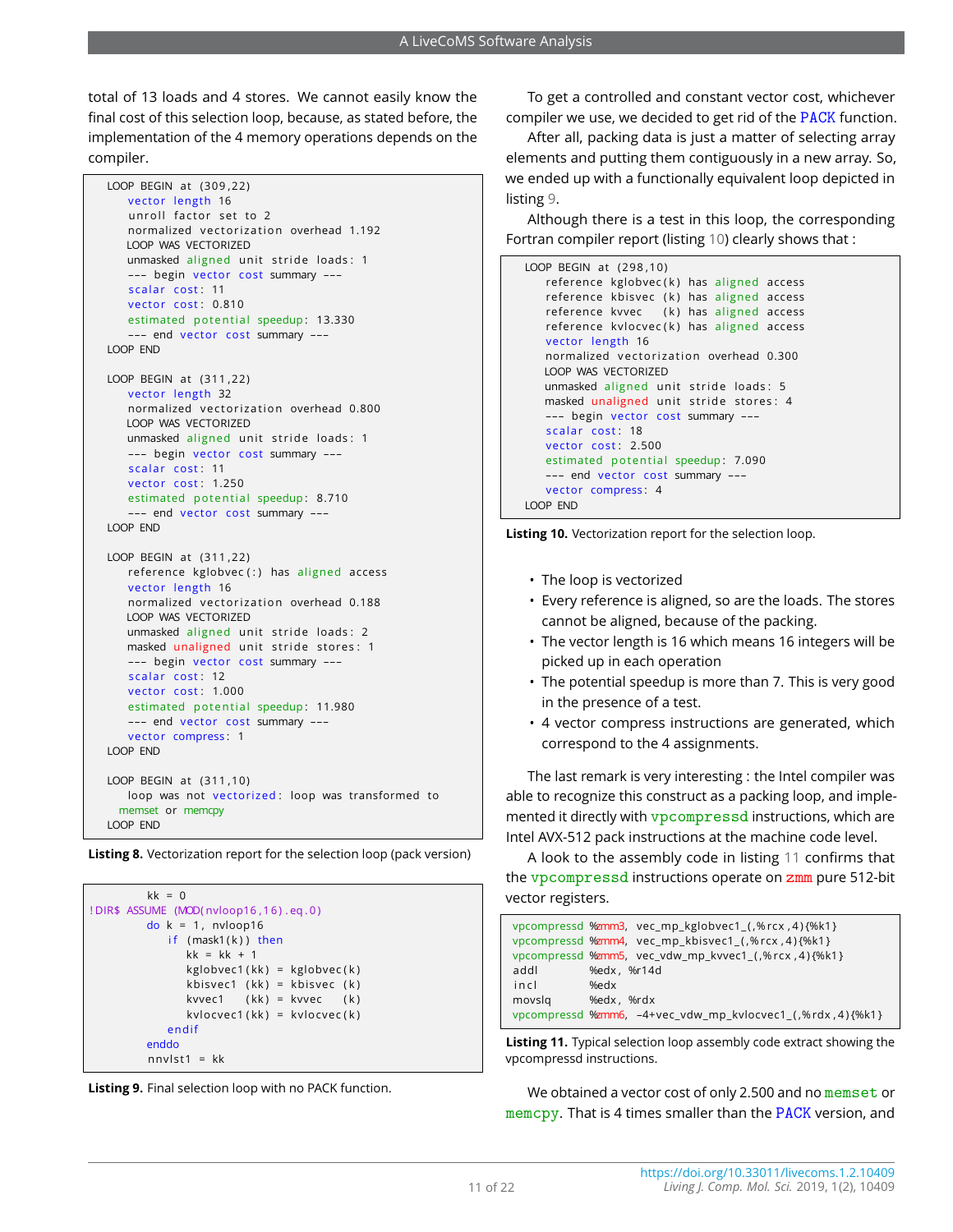much more if we count the memset or memcpy operations. The number of loads is also reduced by a factor of 3. This version is really faster than the first one.

## **7.2 Typical compute loop**

The calculation loops follow the scheme we have described above. They are short, simple and easy to read. The listing [12](#page-11-0) shows a typical compute loop.

```
! DIR$ ASSUME (MOD( nvloop8 , 8 ) . eq . 0 )
do k = 1, nvloop8
  rv7vec (k) = rvvec2 (k) ** 7rik3vec(k) = rik2vec(k) * rikvec(k)rik4vec(k) = rik3vec(k) + rikvec(k)rik5vec(k) = rik4vec(k) * rikvec(k)
   rik6vec(k) = rik5vec(k) * rikvec(k)rik7vec(k) = rik6vec(k) \star rikvec(k)
   invrhovec(k) = (rik7vec(k) + ghal * rv7vec(k)) ** - oneinvtmpvec(k) = (rikvec (k) + dhal * rvvec2(k)) ** - oneenddo
```
**Listing 12.** A typical compute loop. Starting from the already available rik2vec and rikvec, it computes all the powers of rikvec and intermediate quantities needed by the Halgren buffered function. Notice that there are 8 instructions and 11 different array references.

<span id="page-11-1"></span>

| LOOP BEGIN at (417,10)                      |        |  |                        |        |  |
|---------------------------------------------|--------|--|------------------------|--------|--|
| reference rvvec2                            |        |  | (k) has aligned access |        |  |
| reference rv7vec                            |        |  | (k) has aligned access |        |  |
| reference rik3vec                           |        |  | (k) has aligned access |        |  |
| reference rik2vec                           |        |  | (k) has aligned access |        |  |
| reference rikvec                            |        |  | (k) has aligned access |        |  |
| reference rik4vec                           |        |  | (k) has aligned access |        |  |
| reference rik3vec                           |        |  | (k) has aligned access |        |  |
| reference rikvec                            |        |  | (k) has aligned access |        |  |
| reference rik5vec                           |        |  | (k) has aligned access |        |  |
| reference rik4vec                           |        |  | (k) has aligned access |        |  |
| reference rikvec                            |        |  | (k) has aligned access |        |  |
| reference rik6vec                           |        |  | (k) has aligned access |        |  |
| reference rik5vec                           |        |  | (k) has aligned        | access |  |
| reference rikvec                            |        |  | (k) has aligned access |        |  |
| reference rik7vec                           |        |  | (k) has aligned access |        |  |
| reference rik6vec                           |        |  | (k) has aligned access |        |  |
| reference rikvec                            |        |  | (k) has aligned access |        |  |
| reference rik7vec                           |        |  | (k) has aligned access |        |  |
| reference rv7vec                            |        |  | (k) has aligned access |        |  |
| reference invrhovec(k) has aligned access   |        |  |                        |        |  |
| reference rikvec                            |        |  | (k) has aligned access |        |  |
| reference rvvec2                            |        |  | (k) has aligned access |        |  |
| reference invtmpvec(k) has aligned          |        |  |                        | access |  |
| vector length 8                             |        |  |                        |        |  |
| normalized vectorization overhead 0.049     |        |  |                        |        |  |
| LOOP WAS VECTORIZED                         |        |  |                        |        |  |
| unmasked aligned unit stride loads: 14      |        |  |                        |        |  |
| unmasked aligned unit stride                |        |  | stores: 8              |        |  |
| --- begin vector cost summary               |        |  |                        |        |  |
| scalar cost: 272                            |        |  |                        |        |  |
| vector cost:                                | 25.750 |  |                        |        |  |
| estimated potential speedup: 10.490         |        |  |                        |        |  |
| vectorized math library calls: 2            |        |  |                        |        |  |
| --- end vector cost summary ---<br>LOOP END |        |  |                        |        |  |
|                                             |        |  |                        |        |  |

**Listing 13.** Vectorization report for the compute loop. As all arrays here are aligned, no **P**–loop are generated by the compiler. Because of the loop count, no **R**–loop are generated either.

We first tell the compiler to assume the loop count value is a multiple of 8 (we work on reals here). All arrays are independent and used in the order they were declared in the module (see listing [3\)](#page-8-1).

We can see from the corresponding Fortran compiler report in the listing [13](#page-11-1) that :

- The loop is vectorized (no dependency).
- Every reference is aligned, so are the loads and stores.
- The vector length is 8 which means 8 numbers will be picked up in each operation
- The potential speedup is around 10.5.
- 2 vectorized math library calls are made for the  $2$  \*\* function.

<span id="page-11-2"></span>

| jle     | .B2.324                                     |
|---------|---------------------------------------------|
| cmpl    | \$8, %r13d                                  |
| jI      | .B2.460                                     |
| movl    | %r13d, %edx                                 |
| xorl    | %eax, %eax                                  |
| andl    | $$-8, %edx$                                 |
| movslq  | %edx, %rdx                                  |
|         | vbroadcastsd vdwpot_mp_ghal_(%rip), %zmm17  |
|         | vbroadcastsd vdwpot_mp_dhal_(%rip), %zmm16  |
| vmovups | -816(%rbp), %zmm20                          |
| movl    | %r14d, -456(%rbp)                           |
| movq    | %rdx, %r14                                  |
| movq    | %r12, -152(%rbp)                            |
| movq    | %rax, %r12                                  |
|         | # MAIN VECTOR TYPE: 64-bits floating point  |
| vmovups | vec_vdw_mp_rikvec_(,%r13,8), %zmm19         |
| vmovups | vec_vdw_mp_rvvec2_(,%r13,8), %zmm18         |
| vmulpd  | vec_vdw_mp_rik2vec_(,%r13,8), %zmm19, %zmm5 |
| vmulpd  | %zmm18, %zmm18, %zmm2                       |
| vmulpd  | %zmm19, %zmm5, %zmm6                        |
| vmulpd  | %zmm2, %zmm2, %zmm3                         |
| vmulpd  | %zmm18, %zmm2, %zmm4                        |
| vmovupd | %zmm5, vec_vdw_mp_rik3vec_(,%r13,8)         |
| vmulpd  | %zmm19, %zmm6, %zmm7                        |
| vmulpd  | %zmm4, %zmm3, %zmm0                         |
| vmovupd | %zmm6, vec_vdw_mp_rik4vec_(,%r13,8)         |
| vmulpd  | %zmm19, %zmm7, %zmm8                        |
| vmovupd | %zmm0, vec_vdw_mp_rv7vec_(,%r13,8)          |
| vmovupd | %zmm7, vec_vdw_mp_rik5vec_(,%r13,8)         |
| vmulpd  | %zmm19, %zmm8, %zmm9                        |
| vmovupd | %zmm8, vec_vdw_mp_rik6vec_(,%r13,8)         |
|         | vfmadd213pd %zmm9, %zmm17, %zmm0            |
| vmovupd | %zmm9, vec_vdw_mp_rik7vec_(,%r13,8)         |
| vmovaps | %zmm20, %zmm1                               |
| call    | * _svml_pown8_z0@GOTPCREL(%rip)             |
|         | vfmadd231pd %zmm16, %zmm18, %zmm19          |
| vmovaps | %zmm20, %zmm1                               |
| vmovupd | %zmm0, vec_vdw_mp_invrhovec_(,%r12,8)       |
| vmovaps | %zmm19, %zmm0                               |
| call    | *_svml_pown8_z0@GOTPCREL(%rip)              |
| vmovupd | %zmm0, vec_vdw_mp_invtmpvec_(,%r12,8)       |
| addq    | \$8, %r12                                   |
| cmpq    | %r14, %r12                                  |
| jb      | .B2.322                                     |

**Listing 14.** Typical calculation loop assembly code showing vector only operations. Loads and stores have been optimized.

A look to the assembly code in listing [14](#page-11-2) shows that all multiplications are done with vector operations vmulpd and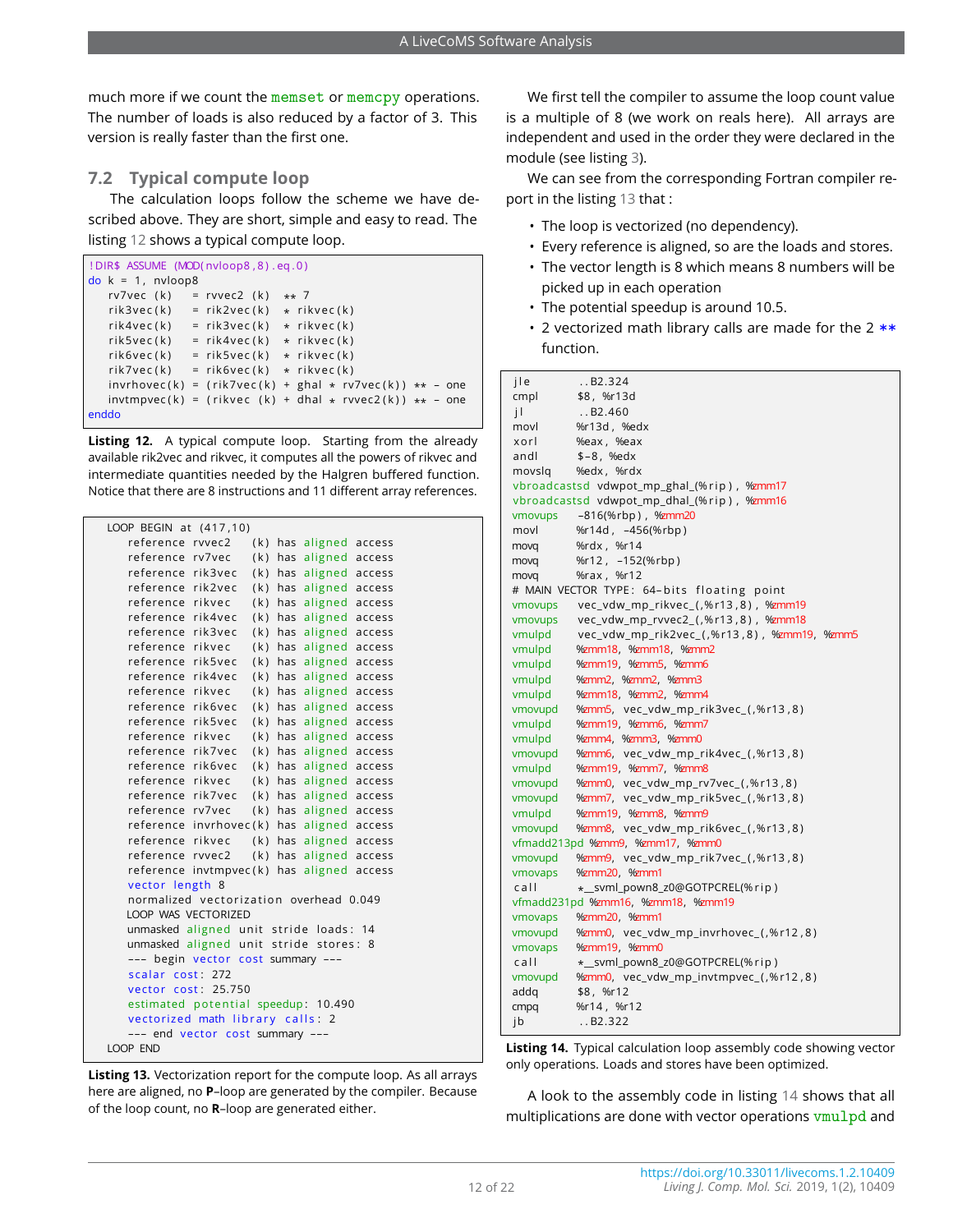vfmadd213pd and vfmadd231pd, which are fused multiplyadd operations. These vector instructions operate on zmm registers. We can also see the two calls to the vectorized version of the \*\* function so we are fully using Intel AVX-512 capabilities.

If ever we had used a division, instead of  $**-$  one, we would have got :

<span id="page-12-1"></span>

|            | estimated potential speedup: 4.610 |
|------------|------------------------------------|
| divides: 2 |                                    |
|            | --- end vector cost summary ---    |

**Listing 15.** Excerpt of a vectorization report for the compute loop with division.

The estimated potential speedup in this case is less than half the previous one. And the utilization of the vector units is not so optimal.

So, a careful reading of the vectorization report is always necessary to ensure the best choices have been made.

#### 7.2.1 Final profile for **Vec**.

The tables [3](#page-12-0) shows the profile and the boost factors between **Rel** and **Vec** for the final vectorized routines.

#### NUC hotspots

The Real CPU Time is almost the same as for the **Rel** version. We can see a reduction of about 10% for the real CPU time of **vmlinux**. The libmkl vml avx512.so shared library has appeared, because we use vectorized mathematical functions and replaced all calls to the complementary error function erfc, which was in the sources of **Rel**, by calls to vderfc, which is a vectorized implementation in Intel MKL library.

#### Computational hotspots

The vector usage percentage varies between 64% and 100%, and the boost factors are between 1.60 and more than 5.10. The real CPU time has shrunk from 278.95*s* to 136.45*s* for AMOEBA calculation, and from 24.80*s* to 13.03*s* for CHARMM calculation, giving an overall boost factor of roughly 2.

Naive users may expect a higher boost, since Intel AVX-512 registers are designed to hold 8 reals and vector operations are built to apply on the 8 reals at the same time. But other phenomena, like indirect indexing of arrays, memory operations, vectorization coverage, and processor frequency changes are also in effect which limits the boost that can be achieved in practice. Also, even if the reported speedups for each loop can be between 6 and 15 or even more, some masked load and store operations also tend to lower the boost factor.

In a recent study, Watanabe and Nakagawa[\[25\]](#page-18-23) have obtained a boost factor between 1.4 and 1.8, depending on

<span id="page-12-0"></span>

| Module                                 | <b>CPU Time</b> | Vector  | <b>Boost</b> |  |  |  |
|----------------------------------------|-----------------|---------|--------------|--|--|--|
|                                        | (s)             | Usage % | factor       |  |  |  |
| <b>NUC</b> hotspots                    |                 |         |              |  |  |  |
| Total CPU time: 37.3438 s              |                 |         |              |  |  |  |
| vmlinux                                | 25.4116         | 100.00  |              |  |  |  |
| libmkl_avx512.so                       | 6.1404          | 100.00  |              |  |  |  |
| libmpi.so.12.0                         | 2.7094          | 0.00    |              |  |  |  |
| libmkl_vml_avx512.so                   | 2.6733          | 100.00  |              |  |  |  |
| libc-2.17.so                           | 0.0703          | 0.00    |              |  |  |  |
| libmkl_intel_lp64.so                   | 0.3208          | 0.00    |              |  |  |  |
| libmpifort.so.12.0                     | 0.0110          | 0.00    |              |  |  |  |
| libiompstubs5.so                       | 0.0070          | 0.00    |              |  |  |  |
| DHFR (AMOEBA, polarizable)             |                 |         |              |  |  |  |
| <b>Computational hotspots</b>          |                 |         | 2.0410       |  |  |  |
| Total CPU time: 136.4569 s (100 steps) |                 |         |              |  |  |  |
| tmatxb_pme2vec                         | 62.9675         | 63.90   | 1.6027       |  |  |  |
| epolar1vec                             | 29.2285         | 94.90   | 1.8033       |  |  |  |
| ehal1vec                               | 19.9918         | 67.90   | 2.6245       |  |  |  |
| empole1vec                             | 11.7175         | 90.20   | 2.4675       |  |  |  |
| efld0_direct2vec                       | 6.9914          | 82.60   | 2.5018       |  |  |  |
| imagevec                               | 4.9416          | 100.00  | 5.1024       |  |  |  |
| torquevec2                             | 0.6186          | 85.70   | 3.4521       |  |  |  |
| DHFR (CHARMM, no polarization)         |                 |         |              |  |  |  |
| <b>Computational hotspots</b>          |                 |         | 1.9535       |  |  |  |
| Total CPU time: 13.0355* s (100 steps) |                 |         |              |  |  |  |
| elj1vec*                               | 8.2493          | 64.60   | 1.8578       |  |  |  |
| echarge1vec*                           | 3.6786          | 90.90   | 1.8297       |  |  |  |
| image (1)                              | 3.4130          | 0.00    | 1.0000       |  |  |  |
| imagevec*                              | 1.1076          | 100.00  | 2.4751       |  |  |  |

**Table 3.** Profiling of **Vec** using Intel VTune Amplifier. Simulations ran on one core and 100 steps. **MS** is DHFR with AMOEBA polarizable force field and with CHARMM force field (no polarization). For the vectorized routines, the Vector Usage percentages go from 63.9 to 100%. Only the starred lines are counted in the total CPU time for DHFR with CHARMM.

the data setup, for the vectorization of the Lennard-Jones potential on AVX2 and AVX-512 architectures. So, achieving comparable, and often superior, boost factors on all the vectorized routines of Tinker-HP seems quite satisfactory. One interesting way to see what could be achieved is also to look at what has been done in another community code developed at Argonne and devoted to Quantum Monte-Carlo[\[4\]](#page-18-2). By definition, Monte-Carlo is the opposite of MD, as it is a highly parallel approach with few communications. In that context, gains up to 4.5 have been obtained, highlighting some kind of upper limit of what is possible to achieve.

Watanabe and Nakagawa also showed that the boost factors are very dependent of the structure of data. This means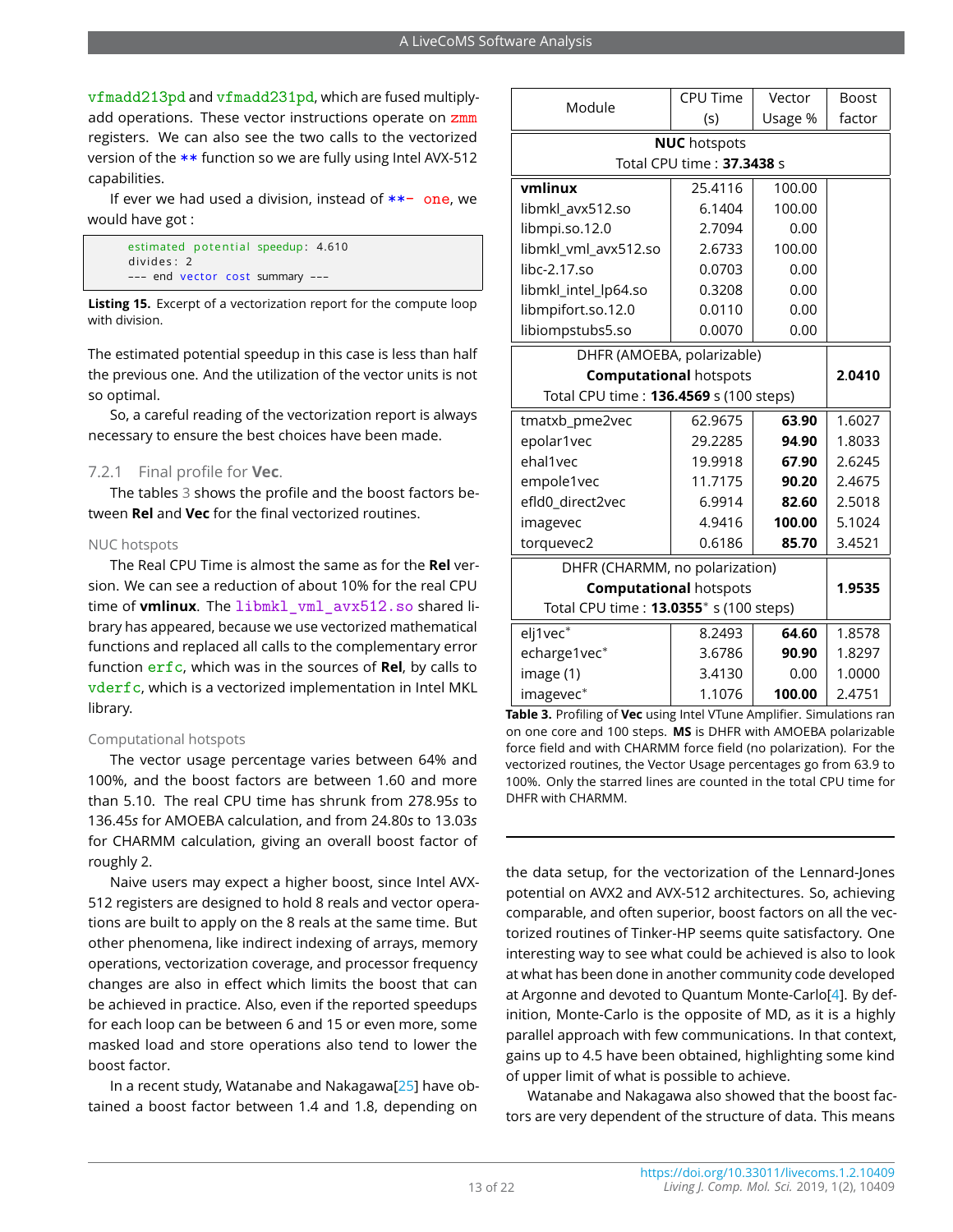a code written with AVX-512 capabilities in mind will not be so efficient on AVX2-capable processors. Thus, developers need to adapt their code to a specific processor in order to obtain significant boosts. But the general strategy used here should remain useful on all kind of architectures.

## **8 Performance on Intel Scalable Processors**

#### **8.1 Sequential performance**

We have evaluated the overall performance boost due to Intel AVX-512 by running calculations on only one core from a dedicated node. In this situation, we can easily measure the execution time of each interesting part of the code, with limited perturbation from the MPI portions of the code or the presence of other processes.

We chose to measure three execution times :

- 1. **time\_vdw**, which is the time taken by Van der Waals calculations. Depending on the setup, we used ehal1(vec) or elj1(vec).
- 2. **time\_elec**, which is the time taken by electrostatic calculations. Depending on the setup, we used echarge1(vec) (direct charges) + reciprocal charges or empole1(vec) (direct multipoles) + reciprocal multipoles + torque(vec2).
- 3. **time\_polar**, which is the time taken by polarization calculation and by far the biggest. We used epolar1(vec) (direct polarization) + efld0\_direct(vec) + reciprocal polarization + 9 calls to tmatxb  $pme2(vec) + 2$  calls to torque(vec2)

Notice that, as the times we measured are for the execution of a combination of vectorized subroutines and nonvectorized subroutines, they cannot be directly related to the CPU times reported in table [3.](#page-12-0)

In this case, the boost is always a tradeoff between feeding the CPU with enough numbers, which goes better with the size of the **MS**, and minimizing the exchanges between memory and cores, which goes worse with the size.

For every **MS**, we ran 10 calculation steps using the polarizable AMOEBA force field. We took the average value of each time, removing the smallest and the biggest. Results are given in the table [4.](#page-13-0)

The performance boost factors are always very good, even when the size of the **MS** is quite large (more than 1 million atoms on one core for STMV !). The boosts we obtained are significant and justify the important vectorization efforts we made to get them.

The real performance gain should be estimated in a more *realistic* situation, where Tinker-HP is running in parallel. In this case, there could be 8 to 48 processes running on one

<span id="page-13-0"></span>

| <b>MS</b>  | Ubiquitin           |                     |              |  |  |  |  |
|------------|---------------------|---------------------|--------------|--|--|--|--|
|            | Time <b>Rel</b> (s) | Time <b>Vec</b> (s) | <b>Boost</b> |  |  |  |  |
| time_vdw   | 0.0964              | 0.0567              | 1.7002       |  |  |  |  |
| time_elec  | 0.1352              | 0.0967              | 1.3981       |  |  |  |  |
| time_polar | 1.2326              | 0.8758              | 1.4062       |  |  |  |  |
| MS         |                     | <b>DHFR</b>         |              |  |  |  |  |
|            | Time Rel (s)        | Time Vec (s)        | <b>Boost</b> |  |  |  |  |
| time_vdw   | 0.2359              | 0.1453              | 1.6235       |  |  |  |  |
| time elec  | 0.2823              | 0.2012              | 1.4031       |  |  |  |  |
| time_polar | 2.6051              | 1.8181              | 1.4329       |  |  |  |  |
| <b>MS</b>  | $COX-2$             |                     |              |  |  |  |  |
|            | Time <b>Rel</b> (s) | Time <b>Vec</b> (s) | <b>Boost</b> |  |  |  |  |
| time_vdw   | 1.8906              | 1.1362              | 1.6639       |  |  |  |  |
| time_elec  | 2.3816              | 1.7398              | 1.3689       |  |  |  |  |
| time_polar | 22.2782             | 15.6152             | 1.4267       |  |  |  |  |
| <b>MS</b>  | <b>STMV</b>         |                     |              |  |  |  |  |
|            | Time Rel (s)        | Time <b>Vec</b> (s) | <b>Boost</b> |  |  |  |  |
| time_vdw   | 1.9878              | 1.2260              | 1.6214       |  |  |  |  |
| time_elec  | 3.8826              | 2.9314              | 1.3245       |  |  |  |  |
| time_polar | 64.2167             | 45.4406             | 1.4132       |  |  |  |  |

**Table 4.** 1 step measured times of execution and boost factors for different test **MS** using **Rel** or **Vec**. Simulations ran on 1 core. Values are averaged over 10 steps.

node, each competing for resources, and up to 340 nodes involved, multiplying MPI communications.

## **8.2 Parallel performance**

#### 8.2.1 Polarizable force field : AMOEBA

We focus here on the absolute performance improvements over previous published results. As vectorization did not affect the scaling of the methods, interested readers can refer to the earlier Tinker-HP software publication for a detailed analysis of scalability [\[1\]](#page-17-0). Here, we ran calculations of 2 000 steps (4ps), with the core setups shown in table [1.](#page-4-0) The best performance was taken as the average of the 20 performance evaluations made by Tinker-HP during the run, after removing the first, middle and last values, which are lower because of the writing of intermediate files at these steps.

Results given in table [5](#page-14-0) show a boost factor between 1.45 and 1.59 in parallel mode. The boost increases with the size of the **MS**, indicating a better overall utilization of the vector registers. When the **MS** is large, other phenomena (MPI memory contention, network communications, ...) result in lower boost factors. We are still able to obtain small gains with CPU2 sets, because most of the supplementary cores use vectorized routines. The results are very encouraging, especially given that not all the code has been optimized.

We pushed forward and tried simulations on STMV and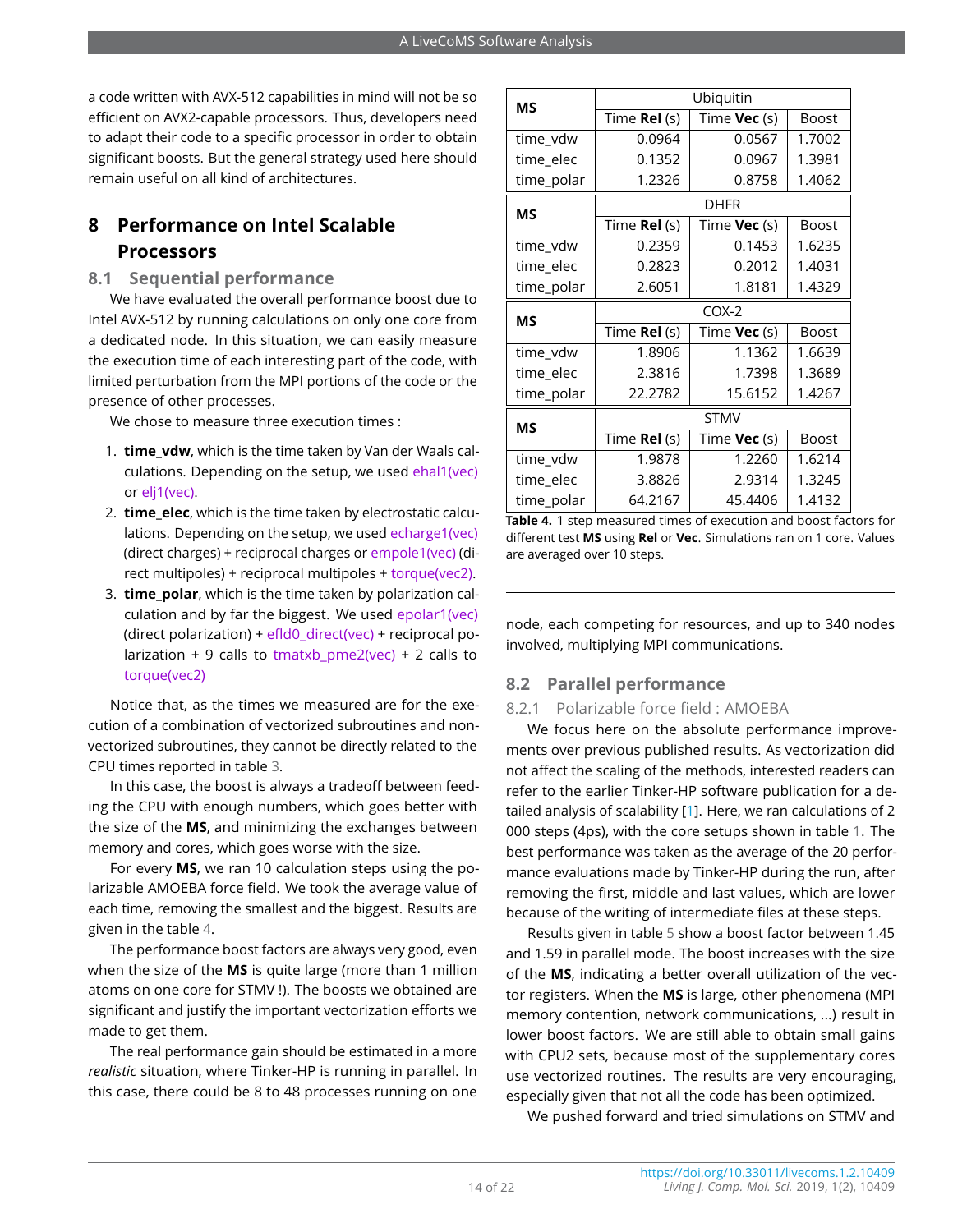<span id="page-14-0"></span>

| <b>AMOEBA</b> polarizable Force Field |               |                  |              |  |  |  |
|---------------------------------------|---------------|------------------|--------------|--|--|--|
| ΜS                                    | $P_{\rm Rel}$ | $P_{\text{Vec}}$ | <b>Boost</b> |  |  |  |
|                                       | (ns/day)      | (ns/day)         | factors      |  |  |  |
| Ubiquitin                             | 11.6875       | 16.9779          | 1.4526       |  |  |  |
| DHFR (CPU)                            | 9.1725        | 13.3312          | 1.4533       |  |  |  |
| DHFR (CPU2)                           | 9.4761        | 14.6054          | 1.5413       |  |  |  |
| Puddle                                | 3.5421        | 5.2417           | 1.4798       |  |  |  |
| COX-2 (CPU)                           | 1.9608        | 2.9343           | 1.4965       |  |  |  |
| COX-2 (CPU2)                          | 2.0137        | 3.1514           | 1.5650       |  |  |  |
| Pond                                  | 1.7921        | 2.7620           | 1.5412       |  |  |  |
| Lake                                  | 0.7066        | 1.1025           | 1.5602       |  |  |  |
| STMV (CPU)                            | 0.4995        | 0.7921           | 1.5858       |  |  |  |
| STMV (CPU2)                           | 0.5152        | 0.8140           | 1.5799       |  |  |  |
| Ribosome (CPU)                        | 0.2295        | 0.3420           | 1.4901       |  |  |  |
| Ribosome (CPU2)                       | 0.2368        | 0.3527           | 1.4894       |  |  |  |

**Table 5.** Best production performances and boost factors for the different **MS** using **Rel** or **Vec**. For DHFR, COX-2, STMV and Ribosome, optimal results with CPU2 setup are also shown (see table [1\)](#page-4-0).

<span id="page-14-2"></span>

**Figure 3.** Performance gain for the STMV using **Rel** or **Vec**. The boost factor decreases from 1.59 to 1.57 when increasing the number of cores.

Ribosome with up to 16200 cores (CPU2 set). Figures [3](#page-14-2) and [4](#page-14-3) show the performance obtained for **Rel** and **Vec** upon increasing the number of cores.

The boost factors remain relatively constant for these two **MS**. With very large number of cores (and very large number of nodes), both **Rel** and **Vec** speeds are bounded by MPI communication and memory operations.

#### 8.2.2 Non-polarizable force field : CHARMM

Tinker-HP is not yet optimized for traditional simple partial charge force fields as no specific "modern algorithmics" are present. Indeed, our current implementation is essentially a massively parallel version of the initial Tinker code that was aimed toward performance comparisons for Steered Molecular dynamics between polarizable and non-polarizable

<span id="page-14-3"></span>

**Figure 4.** Performance gain for the ribosome using **Rel** or **Vec**. The boost factor decreases from 1.51 to 1.49 when increasing the number of cores.

approaches.[\[26\]](#page-18-24) Also, we have tested a conservative molecular dynamics setup where bonds lengths are not rigid, reciprocal space computations are done at each timestep, etc. Such a setup was chosen in order to provide reference numbers, but the future performances can likely be accelerated substantially. At present, we need much more cores to get re-sults comparable to those of other prominent codes[27-[30\]](#page-19-1). Nevertheless, we decided to make performances measurements, firstly to get an idea of the boost that vectorization can provide in this case and, secondly, to know if we can still benefit from the scalability of the code, which is one of its greatest strengths. We used the same **MS** and the same CPU sets, limited to a maximum of 2 400 cores (i.e. as they were chosen for AMOEBA).

#### Vectorization boost

The table [6](#page-14-1) shows the performances we obtained for **Rel** and **Vec**.

<span id="page-14-1"></span>

| <b>CHARMM</b> non polarizable Force Field |                  |                  |              |
|-------------------------------------------|------------------|------------------|--------------|
| ΜS                                        | $P_{\text{Rel}}$ | $P_{\text{Vec}}$ | <b>Boost</b> |
|                                           | (ns/day)         | (ns/day)         | factors      |
| Ubiquitin                                 | 39.3068          | 48.8269          | 1.2422       |
| DHFR (CPU)                                | 24.2333          | 31.7408          | 1.3098       |
| DHFR (CPU2)                               | 26.4805          | 34.8272          | 1.3152       |
| Puddle                                    | 9.4749           | 12.8026          | 1.3512       |
| $COX-2$                                   | 8.1411           | 11.3459          | 1.3936       |
| Pond                                      | 5.1579           | 6.8394           | 1.3260       |

**Table 6.** Best production performances and boost factors for different **MS** using **Rel** or **Vec** with CHARMM force field. For DHFR, optimal results with CPU2 setup are also shown (see table [1\)](#page-4-0).

Overall, the speedup factor in using non-polarizable force fields is found to be between 3 and 4. The boost factors are lower than for AMOEBA, mainly because the vectorized part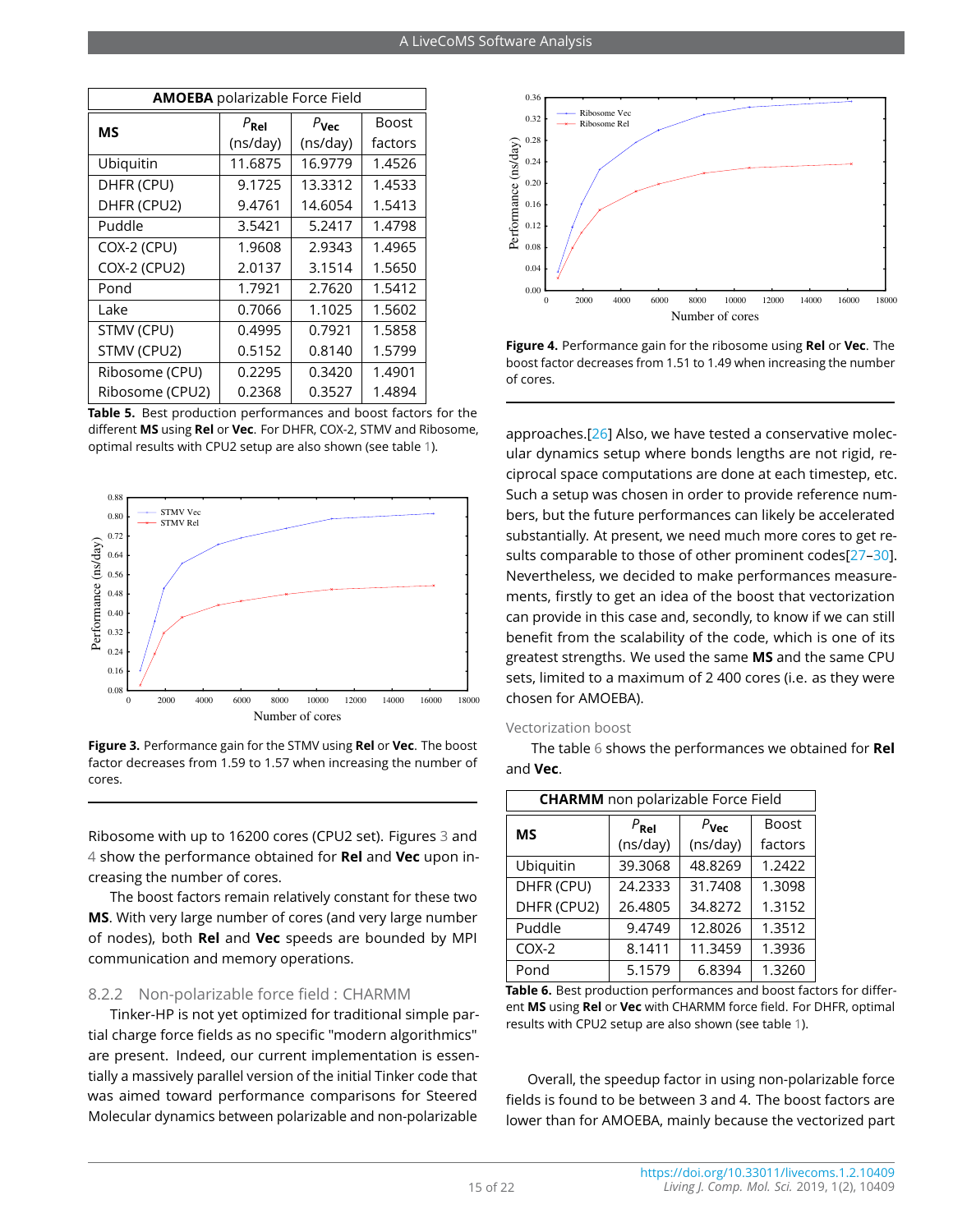of the code which is actually executed is itself smaller. The results show the same behaviour as for AMOEBA as the size of the **MS** increases, with a peak value reached for smaller systems (around 200 000 atoms). Beyond this size, the nonvectorized code become the limiting speed factor.

#### Scalability

We tested the scalability of the code with three **MS** : Ubiquitin, DHFR and COX-2. As for AMOEBA, we ran for 2000 steps with increasing number of cores, and took the average performance given by the code. Figures [5,](#page-15-1) [6](#page-15-2) and [7](#page-15-3) show the performance obtained for **Rel** and **Vec** when increasing the number of cores.

<span id="page-15-1"></span>

**Figure 5.** Performance gain with CHARMM forces field for the Ubiquitin using **Rel** or **Vec**. The boost factor remains constant when increasing the number of cores.

<span id="page-15-2"></span>

**Figure 6.** Performance gain with CHARMM forces field for the DHFR using **Rel** or **Vec**. The boost factor remains almost constant when increasing the number of cores.

For all **MS** simulated, the scalability is still very good. The boost factor remains almost constant for the two smaller **MS** (Ubiquitin and DHFR). For COX-2, the boost factor decreases from 1.41 to 1.39 when increasing the number of cores because, with 2 400 cores, communications tends to

<span id="page-15-3"></span>

**Figure 7.** Performance gain with CHARMM forces field for the COX-2 using **Rel** or **Vec**. The boost factor slightly decrease when increasing the number of cores.

lower the benefit of the vectorization. In practice, this version of the code is a first step towards an efficient engine for nonpolarizable MD but work is still required and is in progress to obtain better performance with updated code.

## <span id="page-15-0"></span>**8.3 Perspectives on Tinker-HP 1.2 performance**

This section gives an indication of the performance gains that will appear in the forthcoming Tinker-HP Release 1.2 version (**Rel2**). Indeed, despite being not fully vectorized, this major update proposes significant algorithmic speedups. For now, we can point out that a strong performance gain without accuracy loss is observed in using Tinker-HP with the new multi-timestep BAOAB-RESPA1 integrator[\[31\]](#page-19-2), and with hydrogen mass repartitioning. This newly introduced integrator splits the energy terms in three levels evaluated at different timesteps: the bonded terms are evaluated every 1 fs, the non-bonded terms (including polarization) are split into short and long range, the short-range being evaluated every 10/3 fs and the long range every 10 fs. Furthermore, short-range polarization is treated with the non-iterative TCG-1 (Truncated Conjugate Gradient) solver[\[32,](#page-19-3) [33\]](#page-19-4) and the outerlevel uses the Divide-and-Conquer Jacobi Iterations (DC-JI) [\[34\]](#page-19-5) approach, offering a net global acceleration a factor of 4.91 compared to standard 1 fs/Beeman/ASPC (7 without ASPC) simulations without loss of accuracy, enabling an accurate evaluation of properties such as free energies[\[31\]](#page-19-2).

Preliminary results (where not all routines are yet vectorized) are reported in Table [7.](#page-16-0) We intend to review the full 1.2 vectorized version Tinker-HP in a future update of this living review.

As of July 2019, we have vectorized the neighbor list building routines and made improvements to the vectorization of other routines. The table [8](#page-16-1) shows the new boost factors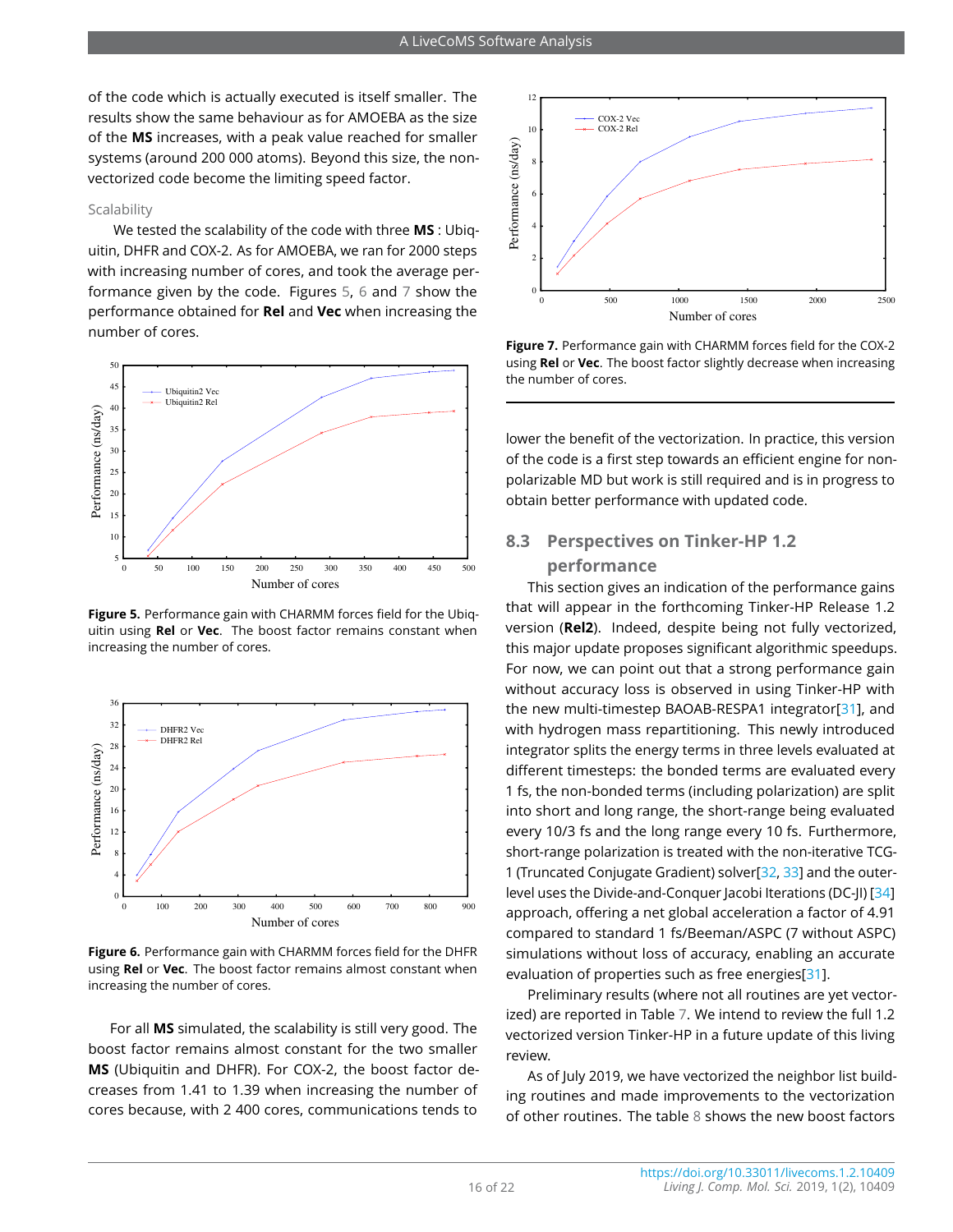<span id="page-16-0"></span>

| <b>AMOEBA</b> polarizable Force Field |                               |                                     |                            |
|---------------------------------------|-------------------------------|-------------------------------------|----------------------------|
| ΜS                                    | $P_{\text{Rel2}}$<br>(ns/day) | $P_{\text{Rel2-multi}}$<br>(ns/day) | $P$ Vec2-multi<br>(ns/day) |
| Ubiquitin                             | 11.6875                       | 28.28                               | 40.32                      |
| DHFR (CPU)                            | 9.1725                        | 22.20                               | 32.26                      |
| DHFR (CPU2)                           | 9.4761                        | 35.33<br>22.93                      |                            |
| Puddle                                | 3.5421                        | 8.57                                | 12.68                      |
| COX-2 (CPU)                           | 1.9608                        | 4.74                                | 7.09                       |
| <b>COX-2 (CPU2)</b>                   | 2.0137                        | 4.87                                | 7.65                       |
| Pond                                  | 1.7921                        | 4.34                                | 6.69                       |
| Lake                                  | 0.7066                        | 1.70                                | 2.65                       |
| STMV (CPU)                            | 0.4995                        | 1.21                                | 1.92                       |
| STMV (CPU2)                           | 0.5152                        | 1.25                                | 1.97                       |
| Ribosome (CPU)                        | 0.2295                        | 0.55                                | 0.82                       |
| Ribosome (CPU2)                       | 0.2368                        | 0.57                                | 0.85                       |

**Table 7.** Best production performances for the different **MS** using **Rel2**, **Rel2-multi** (multi-timestep) and **Vec2-multi** (multi-timestep). For DHFR, COX-2, STMV and Ribosome, optimal results with CPU2 setup are also shown (see table [1\)](#page-4-0).

for the computational hotspots. The individual speedups for neighbor list subroutines range from 1.54 to 2.73, raising the overall vectorization boost factor to 2.45 for the polarizable force field and 2.92 for classical force fields. The overall performance boost (parallel gain) for classical forces field thus increases from 1.4 to 2.0 bringing interesting perspectives towards a future highly optimized classical force field MD engine.

Finally, beside the focus on the AMOEBA polarizable force field, performances will be given for other polarizable models as well as on classical force fields (CHARMM, AMBER, OPLS etc...). For now, despite the non-optimization and the absence of use of lower precision of this part of the code, more than a 4-time speedup of the values reported in Table [7](#page-16-0) give an initial idea of the reasonable code performances for nonpolarizable simulations.

## **9 Conclusion**

In many ways this work represents a fundamental step in the evolution of the Tinker-HP software.

First, it demonstrates that new HPC architectures can offer significant acceleration to an existing massively parallel code like Tinker-HP. A brute performance boost factor between 1.32 and 1.70 can be achieved on computationally intensive parts of the code, leading to an overall acceleration factor between 1.45 and 1.59 for AMOEBA (1.24 and 1.40 for CHARMM) under realistic conditions, including the simulation of molecular systems with millions of atoms. Considering that the many current calculations require a total simulation time of

<span id="page-16-1"></span>

| Module                                 | CPU Time                      | Vector  | <b>Boost</b> |  |
|----------------------------------------|-------------------------------|---------|--------------|--|
|                                        | (s)                           | Usage % | factor       |  |
| DHFR (AMOEBA, polarizable)             |                               |         |              |  |
| <b>Computational hotspots</b>          |                               |         | 2.4566       |  |
| Total CPU time: 119.8797 s (100 steps) |                               |         |              |  |
| tmatxb_pme2vec                         | 57.4947                       | 100.00  | 1.7553       |  |
| epolar1vec                             | 21.0042                       | 100.00  | 2.5094       |  |
| ehal1vec                               | 16.6440                       | 78.10   | 3.1524       |  |
| empole1vec                             | 7.8784                        | 90.20   | 3.6699       |  |
| efId0_direct2vec                       | 6.4751                        | 100.00  | 2.7013       |  |
| vlistcellvec                           | 4.7310                        | 100.00  | 1.5403       |  |
| mlistrellver                           | 3.0972                        | 100.00  | 2.6651       |  |
| imagevec                               | 2.5108                        | 100.00  | 10.0422      |  |
| torquevec2                             | 0.4432                        | 100.00  | 4.8183       |  |
| DHFR (CHARMM, no polarization)         |                               |         |              |  |
|                                        | <b>Computational hotspots</b> |         | 2.9201       |  |
| Total CPU time: 10.6051 s (100 steps)  |                               |         |              |  |
| elj1vec                                | 6.3047                        | 75.00   | 2.4309       |  |
| echarge1vec                            | 2.6411                        | 100.00  | 2.5486       |  |
| clistcellvec                           | 1.0424                        | 100.00  | 2.7357       |  |
| imagevec                               | 0.6169                        | 100.00  | 9.9763       |  |

**Table 8.** Profiling of **Vec** using Intel VTune Amplifier. Simulations ran on one core and 100 steps. **MS** is DHFR with AMOEBA polarizable force field and with CHARMM force field (no polarization). For the vectorized routines, the Vector Usage percentages go from 78.0 to 100%. As imagevec has been fully vectorized, there is no more separation for the image CPU time in the CHARMM part of the table. Neighbor list building routines have been fully vectorized. So, the lines with † in the table [2](#page-5-0) have been reintegrated in the total CPU time to compute the general boost factor.

a several microseconds, such a speed gains represent major progress.

Second, it shows that improved speed is not just available from raising the frequency of the CPU or buying more powerful computers. Large accelerations such as those reported here involve a close cooperation between the computational chemists, who write the code, and HPC specialists, who know how the CPU and the system software work. To get these gains, we had to dig into the pieces of code that were the most CPU consuming and to rewrite them almost completely, with simplicity and efficiency in mind. But it was worth the effort. Furthermore, considering the trends observed with prior CPUs, we anticipate that vectorization will also play an important role in future architectures.

Third, this work gives us a strategy and some methods to further improve the code. It can serve as a solid starting point for the future. We are now able to more easily adapt Tinker-HP to new underlying hardware or software advances. That will allow us to make the best of new technologies.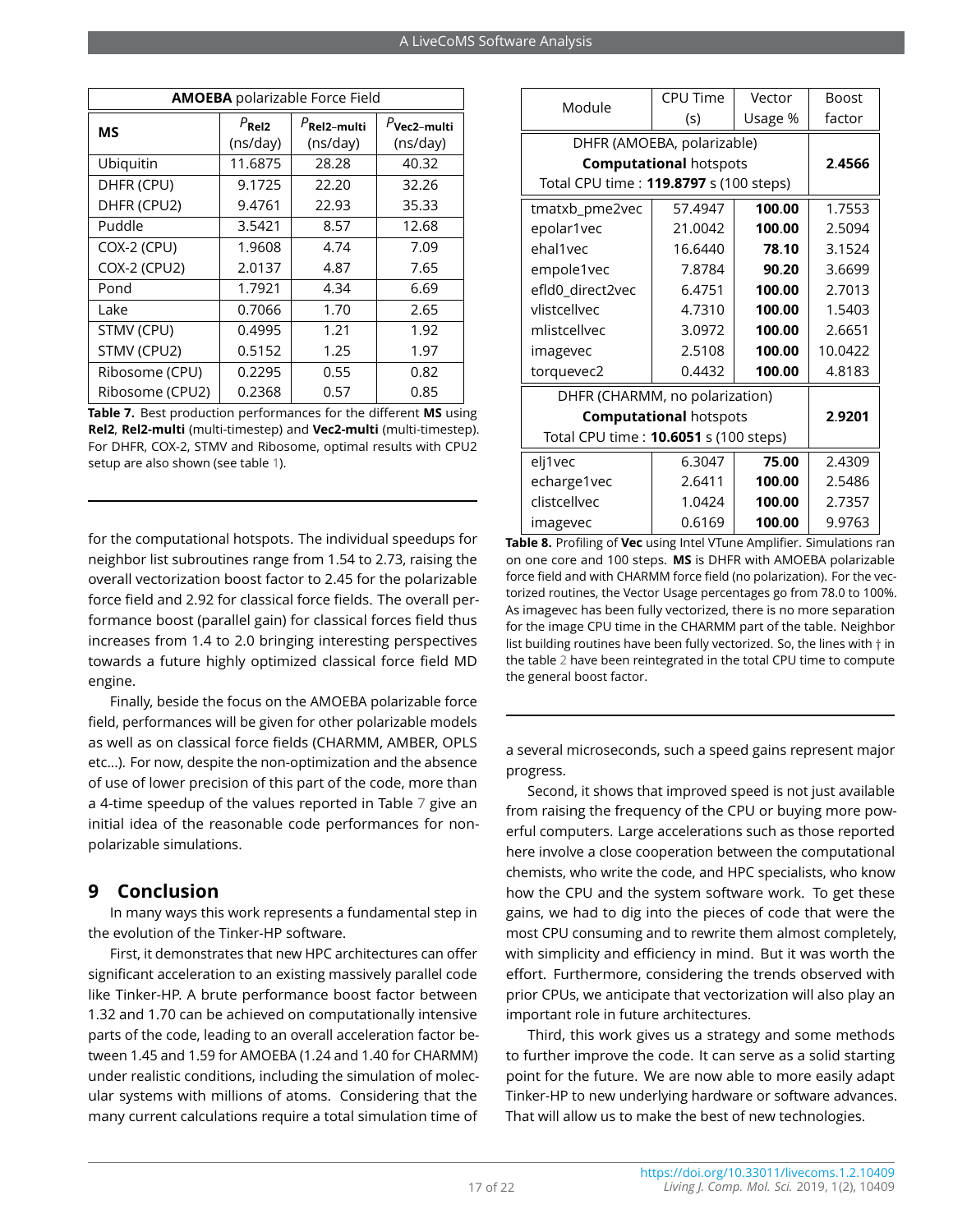Of course, optimization is far from finished as some parts of the code are not yet vectorized (for example the reciprocal space computations involved in permanent electrostatics and polarization), and other sources of possible speedups exist and will be investigated. In particular, we have to review how we can improve the creation of neighbour lists, implement faster indexing of all the atoms (sorting indexes could be a solution) and achieve better masked MPI communications within computations. Decreasing precision is also possible in specific cases to gain performances while retaining sufficient accuracy. This paper will continue to be updated as we accumulate new data on Github, until a new version of this living document is pushed to review. The next iteration of the paper will also incorporate results on next-generation of Intel Xeon Scalable processors (codenamed Cascade Lake), and attempt to evolve towards an adaptation of the Tinker-HP code to any future architectures proposed by Intel. Future work will focus on the algorithmic boosting of our initial implementation of classical non-polarizable force fields. In addition, the next iteration of the paper will propose more detailed benchmarks for new polarizable approaches, including SIBFA [\[35,](#page-19-6) [36\]](#page-19-7) and ongoing modifications of AMOEBA such as AMOEBA+[\[37\]](#page-19-8) and HIPPO[\[38,](#page-19-9) [39\]](#page-19-10).

## **10 Acknowledgments**

We want to give special thanks to David Guibert and Cedric Bourasset (Center for Excellence in Parallel Programming, Atos-Bull) for initial discussions.

LHJ wishes to thank Prof Esmaïl Alikhani (Sorbonne Université) for sharing his 2x18 cores Skylake computer in the early phase of this work.

LHJ also wants to thank Bernard Voillequin for fruitful discussions at the very beginning of this work. B. Voillequin is not a scientist, and not even an engineer. But he's a man of good sense and good will. That is invaluable.

For a more detailed description of contributions from the community and others, see the GitHub issue tracking and changelog at [https://github.com/TinkerTools/Tinker-HP/tree/](https://github.com/TinkerTools/Tinker-HP/tree/master/LiveCOMS) [master/LiveCOMS.](https://github.com/TinkerTools/Tinker-HP/tree/master/LiveCOMS)

## **11 Funding Information**

This work has received funding from the European Research Council (ERC) under the European Union's Horizon 2020 research and innovation programme (grant agreement No 810367), project EMC2 (JPP). JWP and PR acknowledge support from the U.S. National Institutes of Health (R01GM106137 and R01GM114237). The authors acknowledge the generous support provided by GENCI (Grand Equipement National de Calcul Intensif, France) through the Grand Challenge and grant no A0050707671, which provided

computing allocations on the Irène Joliot-Curie (TGCC, Bruyère le Châtel, France), Occigen and Frioul machines (CINES, Montpellier, France). The authors also thank the TACC (Texas Advanced Computer Center) for computational resources provided on the Stampede-2 machine.

## **Disclaimers**

Software and workloads used in performance tests may have been optimized for performance only on Intel microprocessors.

Performance tests, such as SYSmark and MobileMark, are measured using specific computer systems, components, software, operations and functions. Any change to any of those factors may cause the results to vary. You should consult other information and performance tests to assist you in fully evaluating any contemplated purchases, including the performance of that product when combined with other products.

For more information go to www.intel.com/benchmarks.

Performance results are based on testing as of March 14th 2019 and may not reflect all publicly available security updates. See configurations described in the paper for details. No product or component can be absolutely secure.

Intel technologies' features and benefits depend on system configuration and may require enabled hardware, software or service activation. Performance varies depending on system configuration. Check with your system manufacturer or retailer or learn more at intel.com.

Intel, the Intel logo, Xeon, VTune and Xeon Phi are trademarks of Intel Corporation or its subsidiaries in the U.S. and/or other countries.

\*Other names and brands may be claimed as the property of others.

## **Author Information ORCID:**

| Luc-Henri Jolly      | 0000-0003-3220-5759 |
|----------------------|---------------------|
| Louis Lagardère      | 0000-0002-7251-0910 |
| Jay W. Ponder        | 0000-0001-5450-9230 |
| Pengyu Ren           | 0000-0002-5613-1910 |
| Jean-Philip Piquemal | 0000-0001-6615-9426 |
|                      |                     |

## **References**

<span id="page-17-0"></span>[1] **Lagardère L**, Jolly LH, Lipparini F, Aviat F, Stamm B, Jing ZF, Harger M, Torabifard H, Cisneros GA, Schnieders MJ, Gresh N, Maday Y, Ren PY, Ponder JW, Piquemal JP. "Tinker-HP: a Massively Parallel Molecular Dynamics Package for Multiscale Simulations of Large Complex Systems with Advanced Polarizable Force Fields". Chemical Science. 2018; 9:956–972. [https://doi.org/10.1039/c7sc04531j.](https://doi.org/10.1039/c7sc04531j)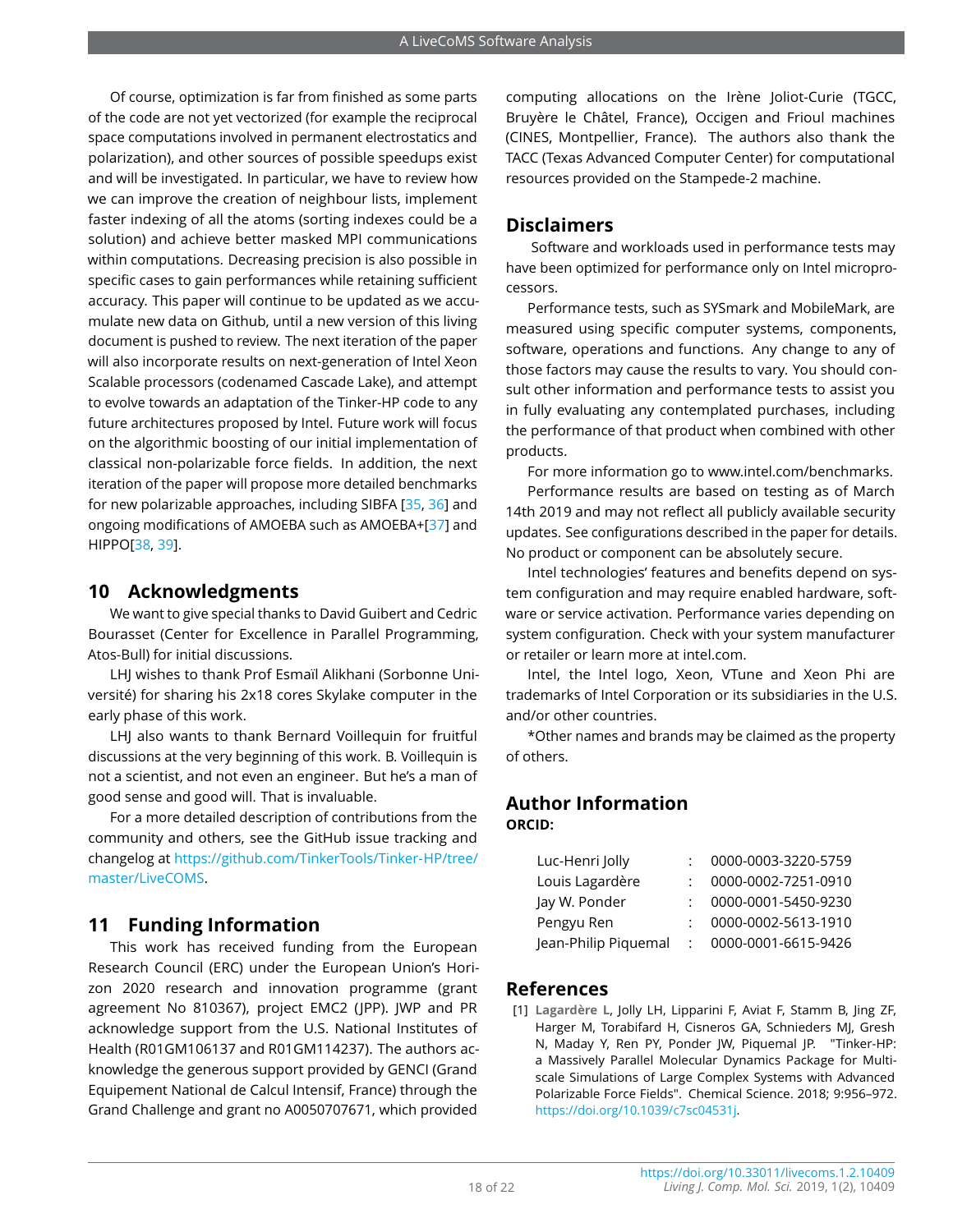- <span id="page-18-0"></span>[2] **Rackers JA**, Wang Z, Lu C, Laury ML, Lagardère L, Schnieders MJ, Piquemal JP, Ren PY, Ponder JW. "Tinker 8: Software Tools for Molecular Design". J Chem Theory Comput. 2018; 14(10):5273–5289. [https://doi.org/10.1021/acs.jctc.8b00529,](https://doi.org/10.1021/acs.jctc.8b00529) pMID: 30176213.
- <span id="page-18-1"></span>[3] **Shabanov BM**, Rybakov AA, Shumilin SS. Vectorization of Highperformance Scientific Calculations Using AVX-512 Intruction Set. Lobachevskii Journal of Mathematics. 2019; 40(5):580–598. [https://doi.org/10.1134/S1995080219050196.](https://doi.org/10.1134/S1995080219050196)
- <span id="page-18-2"></span>[4] **Mathuriya A**, Luo Y, Clay RC III, Benali A, Shulenburger L, Kim J. Embracing a New Era of Highly Efficient and Productive Quantum Monte Carlo Simulations. In: *Proceedings of the International Conference for High Performance Computing, Networking, Storage and Analysis* SC '17, New York, NY, USA: ACM; 2017. p. 38:1–38:12. [https://doi.org/10.1145/3126908.3126952.](https://doi.org/10.1145/3126908.3126952)
- <span id="page-18-3"></span>[5] **Ren PY**, Ponder JW. "Polarizable Atomic Multipole Water Model for Molecular Mechanics Simulation". | Phys Chem. 2003; 107(24):5933–5947. [https://doi.org/10.1021/jp027815+.](https://doi.org/10.1021/jp027815+)
- <span id="page-18-22"></span>[6] **Shi Y**, Xia Z, Zhang J, Best R, Ponder JW, Ren P. The Polarizable Atomic Multipole-Based AMOEBA Force Field for Proteins. J Chem Theory Comput. 2013; 9(9):4046–4063. [https://doi.org/10.1021/ct4003702.](https://doi.org/10.1021/ct4003702)
- <span id="page-18-4"></span>[7] **Zhang C**, Lu C, Jing Z, Wu C, Piquemal JP, Ponder JW, Ren PY. "AMOEBA Polarizable Atomic Multipole Force Field for Nucleic Acids". J Chem Theory Comput. 2018; 14:2084–2108. [https://doi.org/10.1021/acs.jctc.7b01169.](https://doi.org/10.1021/acs.jctc.7b01169)
- <span id="page-18-5"></span>[8] **MacKerell AD**, Bashford D, Bellott M, Dunbrack RL, Evanseck JD, Field MJ, Fischer S, Gao J, Guo H, Ha S, Joseph-McCarthy D, Kuchnir L, Kuczera K, Lau FTK, Mattos C, Michnick S, Ngo T, Nguyen DT, Prodhom B, Reiher WE, et al. All-Atom Empirical Potential for Molecular Modeling and Dynamics Studies of Proteins. The Journal of Physical Chemistry B. 1998; 102(18):3586–3616. [https://doi.org/10.1021/jp973084f,](https://doi.org/10.1021/jp973084f) pMID: 24889800.
- <span id="page-18-6"></span>[9] **Wang J**, Wolf RM, Caldwell JW, Kollman PA, Case DA. Development and testing of a general amber force field. Journal of Computational Chemistry. 2004; 25(9):1157–1174. [https://doi.org/10.1002/jcc.20035.](https://doi.org/10.1002/jcc.20035)
- <span id="page-18-7"></span>[10] **Jorgensen WL, Maxwell DS, Tirado-Rives J. "Development and** Testing of the OPLS All-Atom Force Field on Conformational Energetics and Properties of Organic Liquids". J Am Chem Soc. 1996; 117:11225–11236. [https://doi.org/10.1021/ja9621760.](https://doi.org/10.1021/ja9621760)
- <span id="page-18-8"></span>[11] **Intel Corp** , Architecture - Instruction Set Extensions Programming Reference; 2014.
- <span id="page-18-9"></span>[12] **Maleki S**, Gao Y, Garzaran MJ, Wong T, Padua DA. An evaluation of vectorizing compilers. In: *Proceedings of the 2011 International Conference on Parallel Architectures and Compilation Techniques (PACT'11)* IEEE Computer Society; 2011. p. 372–382. [https://doi.org/10.1109/PACT.2011.68.](https://doi.org/10.1109/PACT.2011.68)
- <span id="page-18-10"></span>[13] **Intel Corp** , Vectorization Advisor; 2019. [https://software.intel.](https://software.intel.com/en-us/advisor/features/vectorization) [com/en-us/advisor/features/vectorization.](https://software.intel.com/en-us/advisor/features/vectorization)
- <span id="page-18-11"></span>[14] **Intel Corp** , Intel Parallel Studio XE; 2019. [https://software.intel.](https://software.intel.com/en-us/parallel-studio-xe) [com/en-us/parallel-studio-xe.](https://software.intel.com/en-us/parallel-studio-xe)
- <span id="page-18-12"></span>[15] **Blackford LS**, Petitet A, Pozo R, Remington K, Whaley RC, Demmel J, Dongarra J, Duff I, Hammarling S, Henry G, et al. An updated set of basic linear algebra subprograms (BLAS). ACM Transactions on Mathematical Software. 2002; 28(2):135–151. [https://doi.org/10.1145/567806.567807.](https://doi.org/10.1145/567806.567807)
- <span id="page-18-13"></span>[16] **Anderson E**, Bai Z, Dongarra J, Greenbaum A, McKenney A, Du Croz J, Hammarling S, Demmel J, Bischof C, Sorensen D. LAPACK: A Portable Linear Algebra Library for Highperformance Computers. In: *Proceedings of the 1990 ACM/IEEE Conference on Supercomputing* Supercomputing '90, Los Alamitos, CA, USA: IEEE Computer Society Press; 1990. p. 2–11. [https://doi.org/10.1109/SUPERC.1990.129995.](https://doi.org/10.1109/SUPERC.1990.129995)
- <span id="page-18-14"></span>[17] **Frigo M**, Johnson SG. The design and implementation of FFTW3. Proceedings of the IEEE. 2005; 93(2):216–231. [https://doi.org/10.1109/JPROC.2004.840301.](https://doi.org/10.1109/JPROC.2004.840301)
- <span id="page-18-15"></span>[18] **OpenMP ARB**, OpenMP Application Programming Interface Version 5.0; 2018. [https://www.openmp.org/wp-content/uploads/](https://www.openmp.org/wp-content/uploads/OpenMP-API-Specification-5.0.pdf) [OpenMP-API-Specification-5.0.pdf.](https://www.openmp.org/wp-content/uploads/OpenMP-API-Specification-5.0.pdf)
- <span id="page-18-16"></span>[19] **Tuckerman M**, Berne BJ, Martyna GJ. Reversible multiple time scale molecular dynamics. J Chem Phys. 1992; 97(3):1990–2001. [https://doi.org/10.1063/1.463137.](https://doi.org/10.1063/1.463137)
- <span id="page-18-17"></span>[20] **Ponder JW**, Wu C, Ren PY, Pande VS, Chodera JD, Schnieders MJ, Haque I, Mobley DL, Lambrecht DS, DiStasio RAJ, Head-Gordon M, Clark GNI, Johnson ME, Head-Gordon T. "Current Status of the AMOEBA Polarizable Force Field". J Phys Chem B. 2007; 114(8):2549–64. [https://doi.org/10.1021/jp910674d.](https://doi.org/10.1021/jp910674d)
- <span id="page-18-18"></span>[21] **Piquemal JP**, Perera L, Cisneros GA, Ren P, Pedersen LG, Darden TA. Towards accurate solvation dynamics of divalent cations in water using the polarizable amoeba force field: From energetics to structure. The Journal of Chemical Physics. 2006; 125(5):054511. [https://doi.org/10.1063/1.2234774.](https://doi.org/10.1063/1.2234774)
- <span id="page-18-19"></span>[22] **Wu JC**, Piquemal JP, Chaudret R, Reinhardt P, Ren P. Polarizable Molecular Dynamics Simulation of Zn(II) in Water Using the AMOEBA Force Field. J Chem Theory Comput. 2010; 6:2059– 2070. [https://doi.org/10.1021/ct100091j.](https://doi.org/10.1021/ct100091j)
- <span id="page-18-20"></span>[23] **Marjolin A**, Gourlaouen C, Clavaguéra C, Ren PY, Wu JC, Gresh N, Dognon JP, Piquemal JP. Toward accurate solvation dynamics of lanthanides and actinides in water using polarizable force fields: from gas-phase energetics to hydration free energies. Theoretical Chemistry Accounts. 2012; 131(4):1198. [https://doi.org/10.1007/s00214-012-1198-7.](https://doi.org/10.1007/s00214-012-1198-7)
- <span id="page-18-21"></span>[24] **Marjolin A**, Gourlaouen C, Clavaguéra C, Ren PY, Piquemal JP, Dognon JP. Hydration gibbs free energies of open and closed shell trivalent lanthanide and actinide cations from polarizable molecular dynamics. Journal of Molecular Modeling. 2014; 20(10):2471. [https://doi.org/10.1007/s00894-014-2471-6.](https://doi.org/10.1007/s00894-014-2471-6)
- <span id="page-18-23"></span>[25] **Watanabe H**, Nakagawa KM. SIMD Vectorization for the Lennard-Jones Potential with AVX2 and AVX-512 instructions. CoRR. 2018; abs/1806.05713. [http://arxiv.org/abs/1806.05713.](http://arxiv.org/abs/1806.05713)
- <span id="page-18-24"></span>[26] **Célerse F**, Lagardère L, Derat E, Piquemal JP. Massively Parallel Implementation of Steered Molecular Dynamics in Tinker-HP: Comparisons of Polarizable and Non-Polarizable Simulations of Realistic Systems. Journal of Chemical Theory and Computation. 2019; 15(6):3694–3709. [https://doi.org/10.1021/acs.jctc.9b00199,](https://doi.org/10.1021/acs.jctc.9b00199) pMID: 31059250.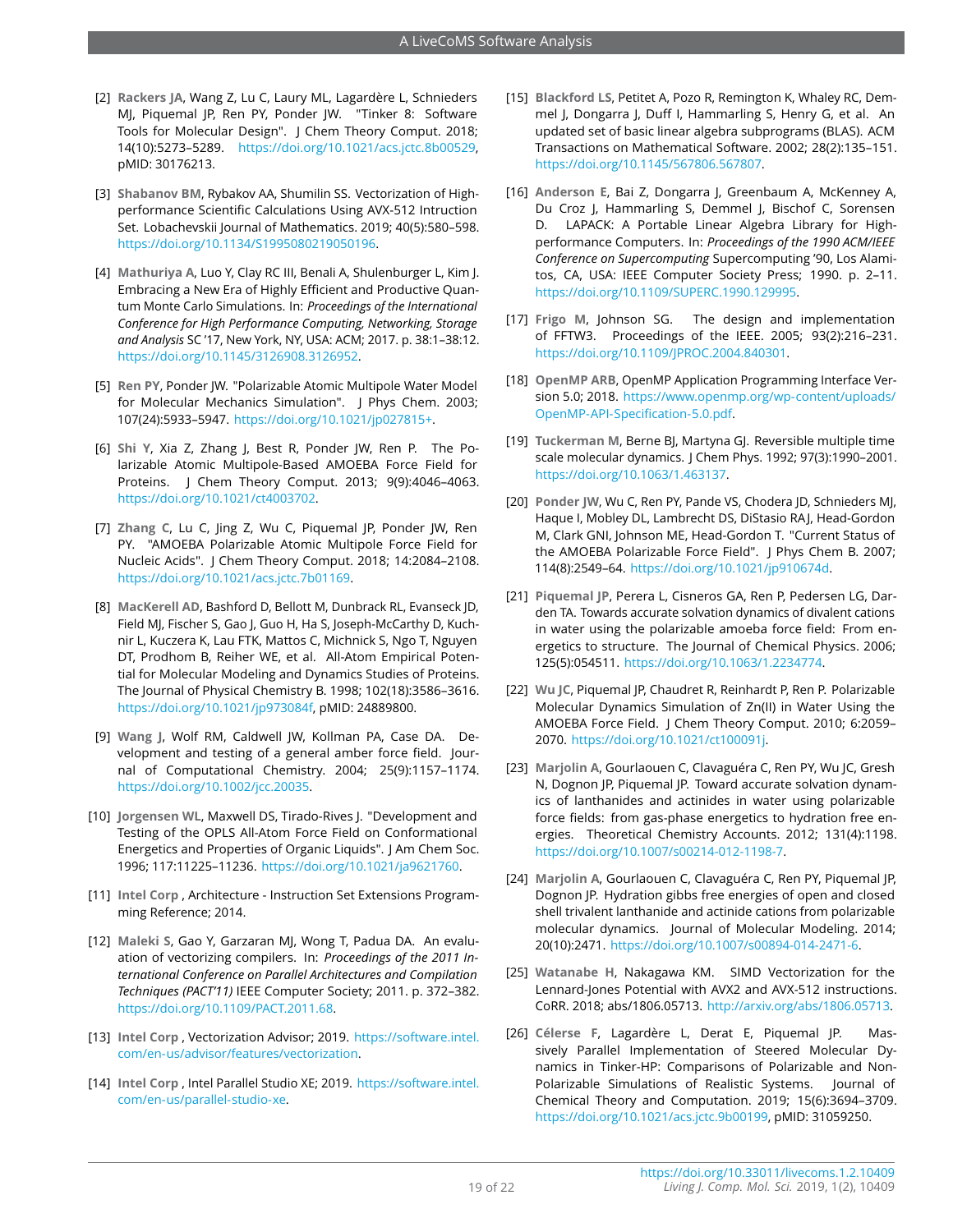- <span id="page-19-0"></span>[27] Abraham MJ, Murtola T, Schulz R, PA<sub>i</sub>ll S, Smith JC, Hess B, Lindahl E. GROMACS: High performance molecular simulations through multi-level parallelism from laptops to supercomputers. SoftwareX. 2015; 1-2:19 – 25. [https://doi.org/https://doi.org/10.1016/j.softx.2015.06.001.](https://doi.org/https://doi.org/10.1016/j.softx.2015.06.001)
- [28] **Phillips JC**, Braun R, Wang W, Gumbart J, Tajkhorshid E, Villa E, Chipot C, Skeel RD, Kalé L, Schulten K. Scalable molecular dynamics with NAMD. Journal of Computational Chemistry. 2005; 26(16):1781–1802. [https://doi.org/10.1002/jcc.20289.](https://doi.org/10.1002/jcc.20289)
- [29] **Kobayashi C**, Jung J, Matsunaga Y, Mori T, Ando T, Tamura K, Kamiya M, Sugita Y. GENESIS 1.1: A hybrid-parallel molecular dynamics simulator with enhanced sampling algorithms on multiple computational platforms. Journal of Computational Chemistry. 2017; 38(25):2193–2206. [https://doi.org/10.1002/jcc.24874.](https://doi.org/10.1002/jcc.24874)
- <span id="page-19-1"></span>[30] **Bowers KJ**, Chow E, Xu H, Dror RO, Eastwood MP, Gregersen BA, Klepeis JL, Kolossvary I, Moraes MA, Sacerdoti FD, Salmon JK, Shan Y, Shaw DE. Scalable Algorithms for Molecular Dynamics Simulations on Commodity Clusters. In: *Proceedings of the 2006 ACM/IEEE Conference on Supercomputing* SC '06, New York, NY, USA: ACM; 2006. [https://doi.org/10.1145/1188455.1188544.](https://doi.org/10.1145/1188455.1188544)
- <span id="page-19-2"></span>[31] **Lagardère L**, Aviat F, Piquemal JP. Pushing the Limits of Multiple-Time-Step Strategies for Polarizable Point Dipole Molecular Dynamics. The Journal of Physical Chemistry Letters. 2019; 10:2593–2599. [https://doi.org/10.1021/acs.jpclett.9b00901.](https://doi.org/10.1021/acs.jpclett.9b00901)
- <span id="page-19-3"></span>[32] **Aviat F**, Levitt A, Maday Y, Stamm B, Ren PY, Ponder JW, Lagardère L, Piquemal JP. "Truncated Conjugate Gradient (TCG): an optimal strategy for the analytical evaluation of the many-body polarization energy and forces in molecular simulations". J Chem Theory Comput. 2017; 13:180-190. [https://doi.org/10.1021/acs.jctc.6b00981.](https://doi.org/10.1021/acs.jctc.6b00981)
- <span id="page-19-4"></span>[33] **Aviat F**, Lagardère L, Piquemal JP. "The Truncated Conjugate Gradient (TCG), a Non-iterative/Fixed-cost Strategy for Computing Polarization in Molecular Dynamics: Fast Evaluation of Analytical Forces". J Chem Phys. 2017; 147:161724. [https://doi.org/10.1063/1.4985911.](https://doi.org/10.1063/1.4985911)
- <span id="page-19-5"></span>[34] **Nocito D**, Beran GJO. "Massively Parallel Implementation of Divide-and-Conquer Jacobi Iterations Using Particle-Mesh Ewald for Force Field Polarization". Journal of Chemical Theory and Computation. 2018; 14(7):3633–3642. [https://doi.org/10.1021/acs.jctc.8b00328,](https://doi.org/10.1021/acs.jctc.8b00328) pMID: 29847125.
- <span id="page-19-6"></span>[35] **Gresh N**, Cisneros GA, Darden TA, Piquemal JP. Anisotropic, polarizable molecular mechanics studies of inter-, intra-molecular interactions, and ligand-macromolecule complexes. A bottomup strategy. J Chem Theory Comput. 2007; 3(6):1960–1986. [https://doi.org/10.1021/ct700134r.](https://doi.org/10.1021/ct700134r)
- <span id="page-19-7"></span>[36] **Piquemal JP**, Chevreau H, Gresh N. Toward a Separate Reproduction of the Contributions to the Hartree-Fock and DFT Intermolecular Interaction Energies by Polarizable Molecular Mechanics with the SIBFA Potential. Journal of Chemical Theory and Computation. 2007; 3(3):824–837. [https://doi.org/10.1021/ct7000182,](https://doi.org/10.1021/ct7000182) pMID: 26627402.
- <span id="page-19-8"></span>[37] **Liu C**, Piquemal JP, Ren P. AMOEBA+ Classical Potential for Modeling Molecular Interactions. Journal of Chemical Theory and Computation. 2019; 15(7):4122–4139. [https://doi.org/10.1021/acs.jctc.9b00261,](https://doi.org/10.1021/acs.jctc.9b00261) pMID: 31136175.
- <span id="page-19-9"></span>[38] **Rackers JA**, Wang Q, Liu C, Piquemal JP, Ren P, Ponder JW. An optimized charge penetration model for use with the AMOEBA force field. Phys Chem Chem Phys. 2017; 19:276–291. [https://doi.org/10.1039/C6CP06017J.](https://doi.org/10.1039/C6CP06017J)
- <span id="page-19-10"></span>[39] **Rackers JA**, Ponder JW. Classical Pauli repulsion: An anisotropic, atomic multipole model. The Journal of Chemical Physics. 2019; 150(8):084104. [https://doi.org/10.1063/1.5081060.](https://doi.org/10.1063/1.5081060)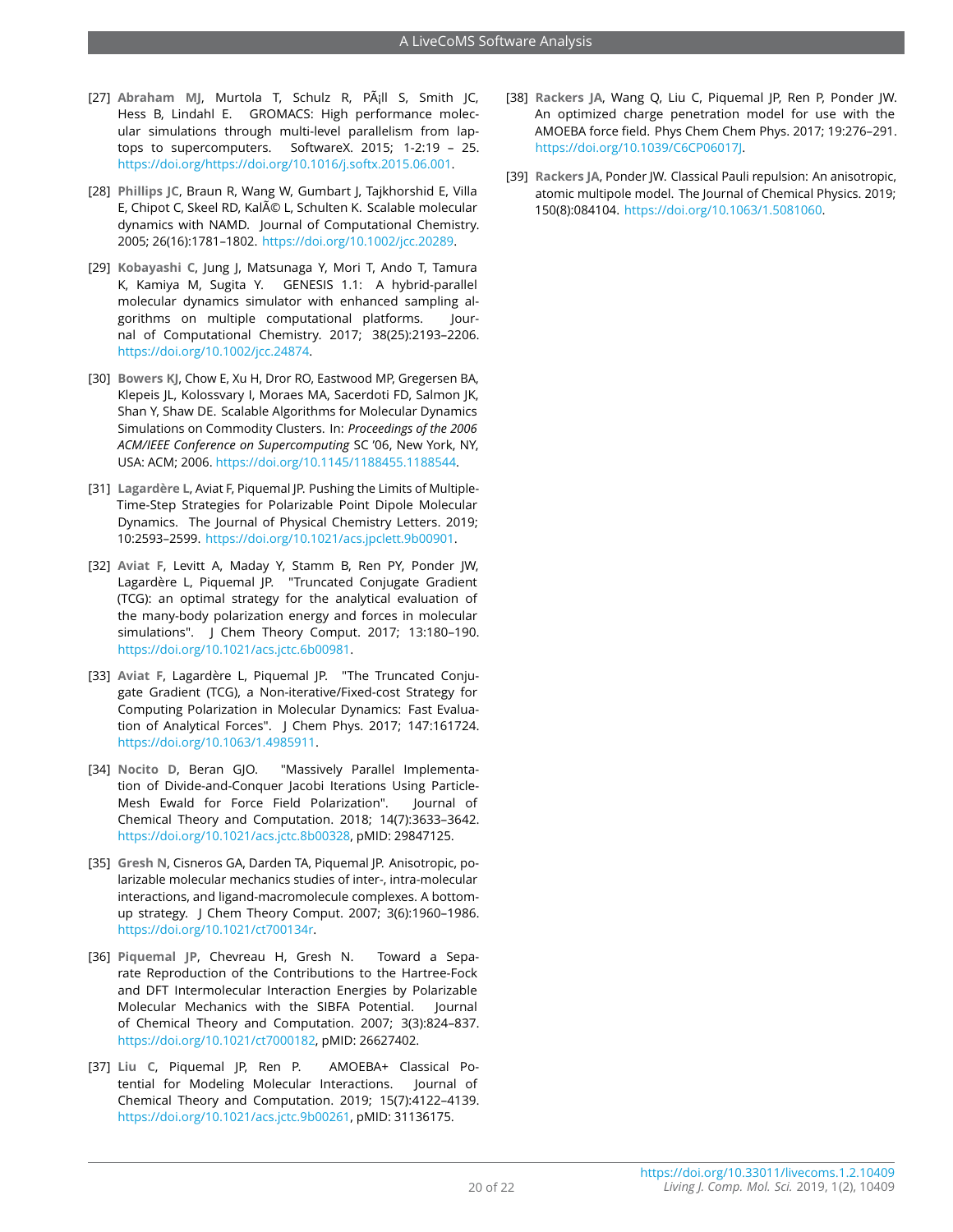# **List of Figures**

|                | Memory layout of a running process. Arrows give the directions in which the zones expand. $\dots \dots \dots$   |  |
|----------------|-----------------------------------------------------------------------------------------------------------------|--|
| $\mathcal{P}$  | Schematic picture of 3 data layouts in memory. The double vertical separators show 64 bits boundary. The single |  |
|                |                                                                                                                 |  |
| $\mathcal{L}$  | Performance gain for the STMV using Rel or Vec. The boost factor decreases from 1.59 to 1.57 when increasing    |  |
|                |                                                                                                                 |  |
| $\overline{4}$ | Performance gain for the ribosome using Rel or Vec. The boost factor decreases from 1.51 to 1.49 when           |  |
|                |                                                                                                                 |  |
| 5              | Performance gain with CHARMM forces field for the Ubiquitin using Rel or Vec. The boost factor remains constant |  |
|                |                                                                                                                 |  |
| 6              | Performance gain with CHARMM forces field for the DHFR using Rel or Vec. The boost factor remains almost        |  |
|                |                                                                                                                 |  |
|                | Performance gain with CHARMM forces field for the COX-2 using Rel or Vec. The boost factor slightly decrease    |  |
|                |                                                                                                                 |  |

## **List of Tables**

| 1              | MS used for the performance measurements. The numbers of cores are taken from [1] for comparison. The<br>CPU2 raw gives the number of cores which produced the best performance (See tables 5, 6 and 7). For the                                                                                                                                                                                                                                                                                                                                                                                           |  |
|----------------|------------------------------------------------------------------------------------------------------------------------------------------------------------------------------------------------------------------------------------------------------------------------------------------------------------------------------------------------------------------------------------------------------------------------------------------------------------------------------------------------------------------------------------------------------------------------------------------------------------|--|
| 2              | Profiling of Rel using Intel VTune Amplifier. Simulations ran on one core and 100 steps. MS is DHFR with AMOEBA<br>polarizable force field and with CHARMM force field (no polarization). Most important NUC and computational<br>hostspots are shown in separate frames. vmlinux is the system kernel, performing memory operations and                                                                                                                                                                                                                                                                   |  |
| 3              | system calls. For CHARMM calculation, image is splitted in two parts. The vectorized routines will use image(2).<br>So, only the starred lines are counted in the total CPU time for comparison with Vec. The $\dagger$ on some lines indicate<br>routines that have not been vectorized in Vec. Thus, they don't count in the total CPU time for comparison. 6<br>Profiling of Vec using Intel VTune Amplifier. Simulations ran on one core and 100 steps. MS is DHFR with AMOEBA<br>polarizable force field and with CHARMM force field (no polarization). For the vectorized routines, the Vector       |  |
|                | Usage percentages go from 63.9 to 100%. Only the starred lines are counted in the total CPU time for DHFR with                                                                                                                                                                                                                                                                                                                                                                                                                                                                                             |  |
| $\overline{4}$ | 1 step measured times of execution and boost factors for different test MS using Rel or Vec. Simulations ran on                                                                                                                                                                                                                                                                                                                                                                                                                                                                                            |  |
|                |                                                                                                                                                                                                                                                                                                                                                                                                                                                                                                                                                                                                            |  |
| 5              | Best production performances and boost factors for the different MS using Rel or Vec. For DHFR, COX-2, STMV                                                                                                                                                                                                                                                                                                                                                                                                                                                                                                |  |
| 6              | Best production performances and boost factors for different MS using Rel or Vec with CHARMM force field. For                                                                                                                                                                                                                                                                                                                                                                                                                                                                                              |  |
| 7              | Best production performances for the different MS using Rel2, Rel2-multi (multi-timestep) and Vec2-multi<br>(multi-timestep). For DHFR, COX-2, STMV and Ribosome, optimal results with CPU2 setup are also shown (see                                                                                                                                                                                                                                                                                                                                                                                      |  |
|                |                                                                                                                                                                                                                                                                                                                                                                                                                                                                                                                                                                                                            |  |
| 8              | Profiling of Vec using Intel VTune Amplifier. Simulations ran on one core and 100 steps. MS is DHFR with AMOEBA<br>polarizable force field and with CHARMM force field (no polarization). For the vectorized routines, the Vector<br>Usage percentages go from 78.0 to 100%. As imagevec has been fully vectorized, there is no more separation for<br>the image CPU time in the CHARMM part of the table. Neighbor list building routines have been fully vectorized.<br>So, the lines with $\dagger$ in the table 2 have been reintegrated in the total CPU time to compute the general boost factor. 17 |  |

# **Listings**

| $\mathbf{1}$ |                                                                                                                      |  |
|--------------|----------------------------------------------------------------------------------------------------------------------|--|
| $\mathbf{2}$ |                                                                                                                      |  |
|              | 3 Typical array declarations in a module with alignment directives. Integer arrays precede real*8 arrays. Arrays are |  |
|              |                                                                                                                      |  |
|              |                                                                                                                      |  |